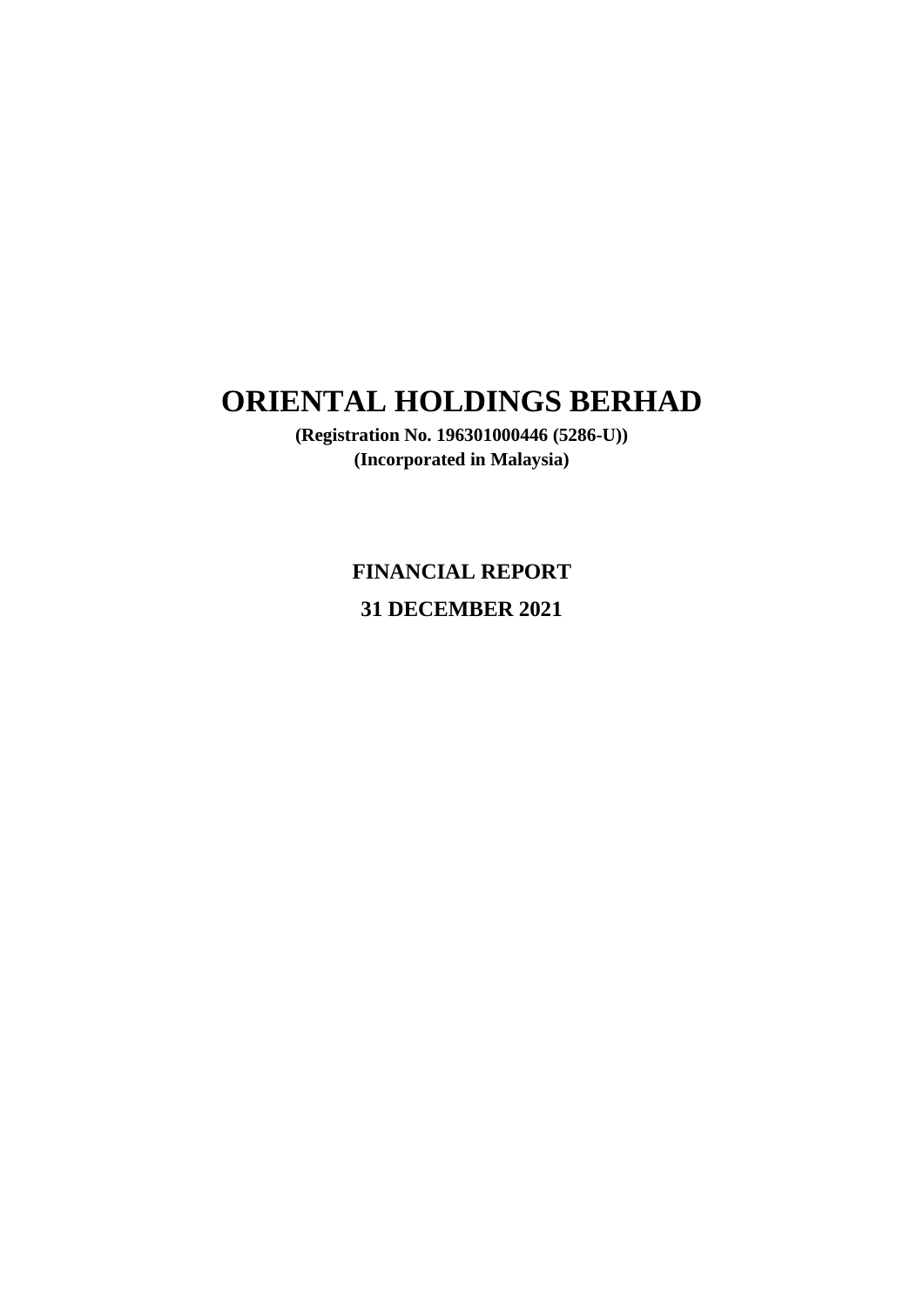## **INTERIM FINANCIAL REPORT 31 DECEMBER 2021**

|                                                          | Page No. |
|----------------------------------------------------------|----------|
| Condensed Consolidated Statement of Financial Position   |          |
| Condensed Consolidated Statement of Comprehensive Income | $2 - 3$  |
| Condensed Consolidated Statement of Changes in Equity    | 4        |
| Condensed Consolidated Statement of Cash Flows           | $5 - 6$  |
| Notes to the Interim Financial Report                    | $7 - 20$ |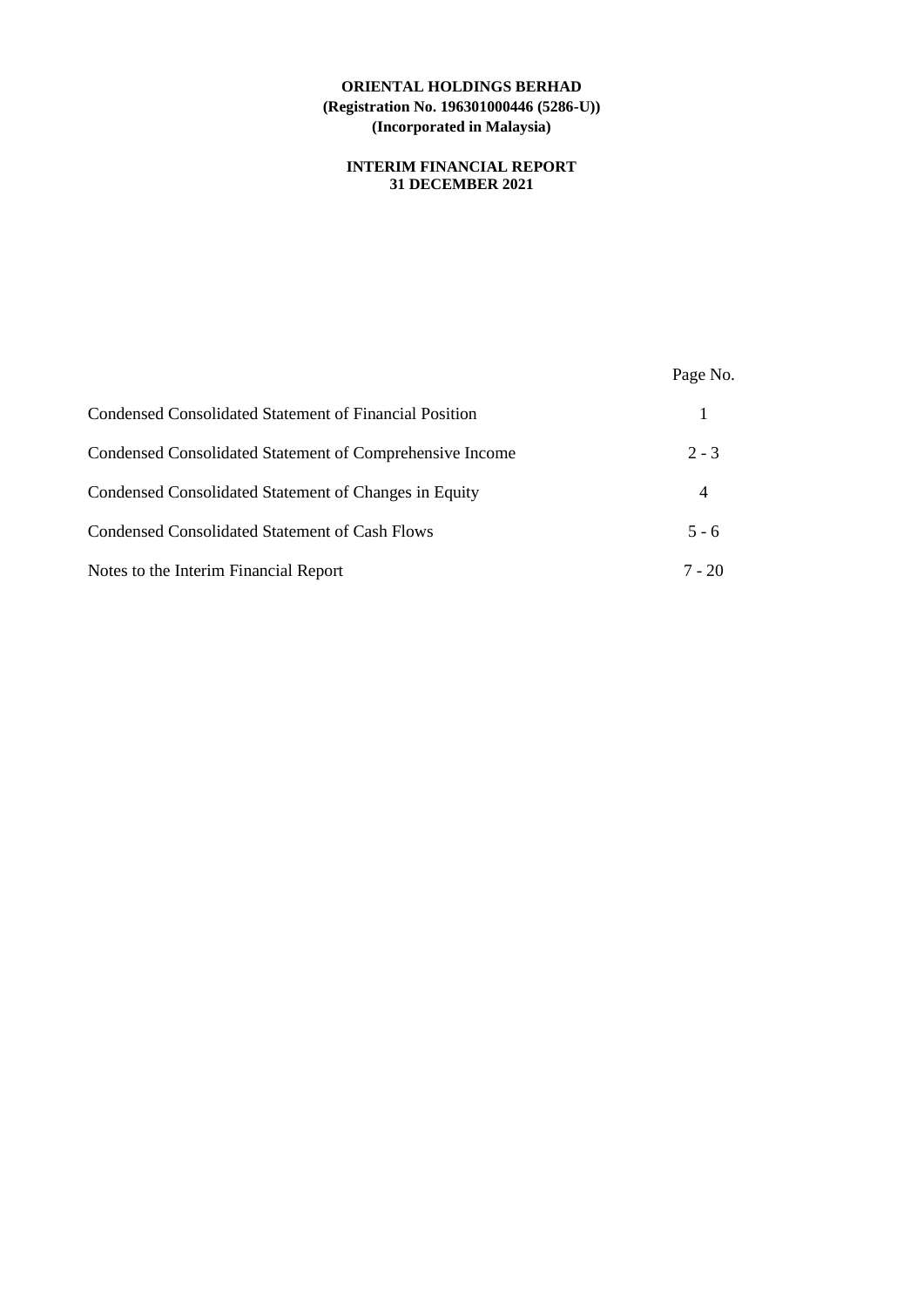

**(Incorporated in Malaysia) (Registration No. 196301000446 (5286-U))**

#### **AS AT 31 DECEMBER 2021 CONDENSED CONSOLIDATED STATEMENT OF FINANCIAL POSITION**

|                                                          | As at End of           | <b>As at Preceding</b>    |                |
|----------------------------------------------------------|------------------------|---------------------------|----------------|
|                                                          | <b>Current Quarter</b> | <b>Financial Year End</b> |                |
|                                                          | 31 Dec 2021            | 31 Dec 2020               |                |
|                                                          | <b>RM'000</b>          | <b>RM'000</b>             | <b>Changes</b> |
|                                                          | (Unaudited)            | (Audited)                 | $\frac{0}{0}$  |
| <b>Assets</b>                                            |                        |                           |                |
| Property, plant and equipment                            | 1,915,917              | 1,931,858                 | $-0.8$         |
| Right-of-use assets                                      | 328,444                | 335,357                   | $-2.1$         |
| Investment properties                                    | 1,095,420              | 1,109,922                 | $-1.3$         |
| Intangible assets                                        | 23,059                 | 22,539                    | 2.3            |
| Investments in associates                                | 624,610                | 600,695                   | 4.0            |
| Other investments                                        |                        | 619,789                   | 9.1            |
|                                                          | 676,390                |                           |                |
| Deferred tax assets                                      | 57,531                 | 59,189                    | $-2.8$         |
| Inventories                                              | 35,941                 | 35,936                    | 0.0            |
| Other receivables                                        | 31,141                 | 30,771                    | 1.2            |
| <b>Total non-current assets</b>                          | 4,788,453              | 4,746,056                 | 0.9            |
| Inventories                                              | 238,964                | 220,360                   | 8.4            |
| <b>Biological</b> assets                                 | 15,615                 | 11,793                    | 32.4           |
| Trade and other receivables                              | 361,281                | 381,787                   | $-5.4$         |
| Current tax assets                                       | 9,806                  | 22,882                    | $-57.1$        |
|                                                          |                        |                           |                |
| Other investments                                        | 1,426,930              | 1,416,252                 | 0.8            |
| Cash and cash equivalents                                | 3,526,049              | 3,211,313                 | 9.8            |
| Assets classified as held for sale                       | 16,018                 | L,                        | 100.0          |
| Deferred tax assets                                      | 58,654                 |                           | 100.0          |
| <b>Total current assets</b>                              | 5,653,317              | 5,264,387                 | 7.4            |
| <b>Total assets</b>                                      | 10,441,770             | 10,010,443                | 4.3            |
|                                                          |                        |                           |                |
| <b>Equity</b>                                            |                        |                           |                |
| Share capital                                            | 620,462                | 620,462                   | 0.0            |
| Reserves                                                 | 1,272,253              | 1,224,321                 | 3.9            |
| Retained earnings                                        | 4,882,136              | 4,706,975                 | 3.7            |
| Treasury stocks                                          | (249)                  | (249)                     | 0.0            |
| Total equity attributable to stockholders of the Company | 6,774,602              | 6,551,509                 | 3.4            |
| Non-controlling interests                                | 977,973                | 814,476                   | 20.1           |
| <b>Total Equity</b>                                      | 7,752,575              | 7,365,985                 | 5.2            |
|                                                          |                        |                           |                |
| <b>Liabilities</b>                                       |                        |                           |                |
| <b>Borrowings</b>                                        | 225,100                | 226,257                   | $-0.5$         |
| Lease liabilities                                        | 22,389                 | 27,861                    | $-19.6$        |
| <b>Contract liabilities</b>                              | 49,498                 | 76,990                    | $-35.7$        |
| Retirement benefits                                      | 26,235                 | 31,266                    | $-16.1$        |
| Deferred tax liabilities                                 | 36,250                 | 33,048                    | 9.7            |
| <b>Total non-current liabilities</b>                     | 359,472                | 395,422                   | $-9.1$         |
|                                                          |                        |                           |                |
| <b>Borrowings</b>                                        | 1,789,679              | 1,828,206                 | $-2.1$         |
| Lease liabilities                                        | 6,302                  | 6,952                     | $-9.3$         |
| Current tax liabilities                                  | 121,344                | 42,675                    | 184.3          |
| Trade and other payables                                 | 328,196                | 304,023                   | 8.0            |
| Contract liabilities                                     | 22,166                 | 29,958                    | $-26.0$        |
| Dividends payable                                        | 62,036                 | 37,222                    | 66.7           |
| <b>Total current liabilities</b>                         | 2,329,723              | 2,249,036                 | 3.6            |
| <b>Total liabilities</b>                                 | 2,689,195              | 2,644,458                 | 1.7            |
| <b>Total equity and liabilities</b>                      | 10,441,770             | 10,010,443                | 4.3            |
|                                                          |                        |                           |                |
| Net assets per stock (sen)                               | 1091.99                | 1056.03                   | 3.4            |
|                                                          |                        |                           |                |

should be read in conjunction with, this interim financial report. The selected explanatory notes form an integral part of, and,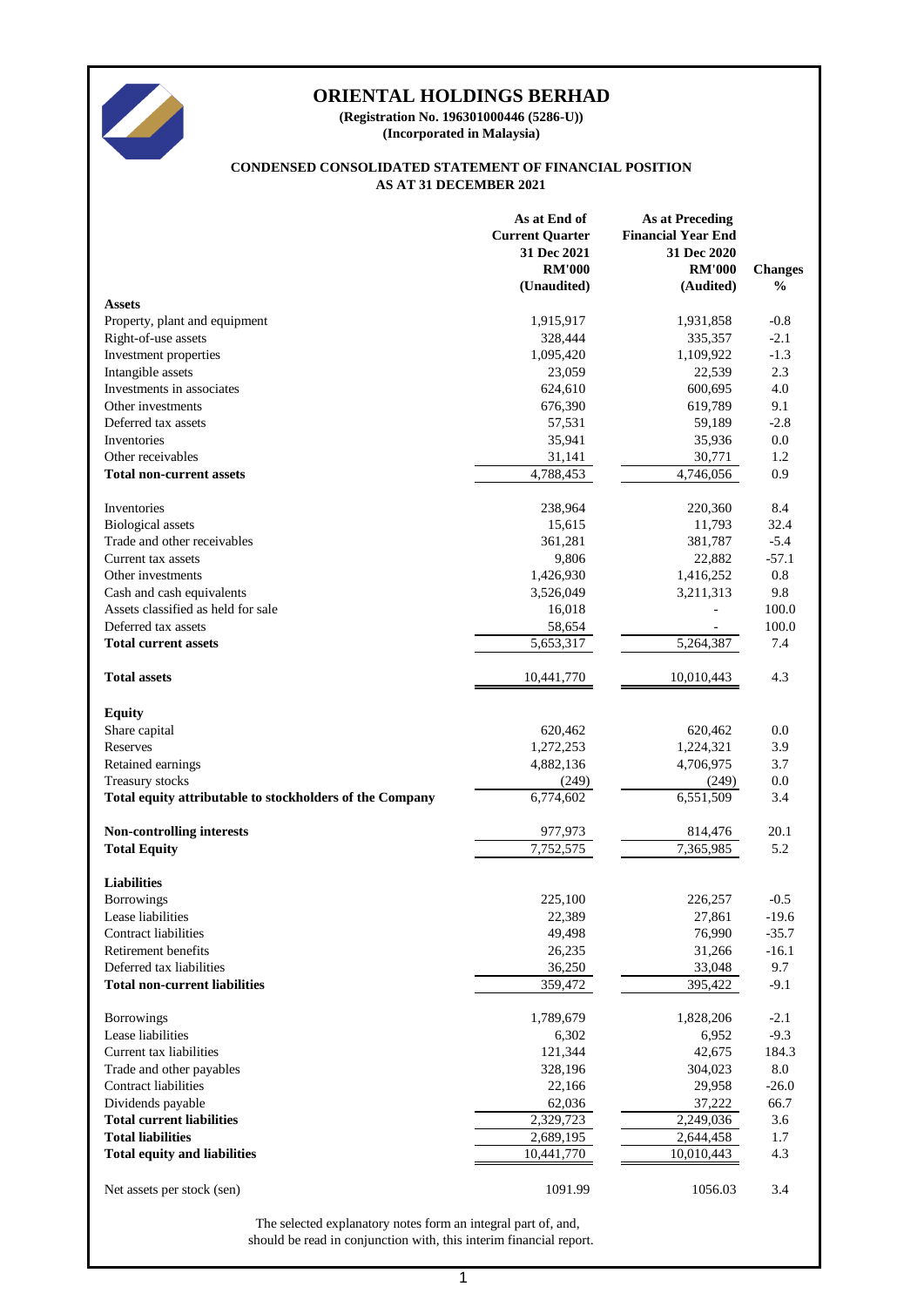

**(Registration No. 196301000446 (5286-U)) (Incorporated in Malaysia)**

#### **CONDENSED CONSOLIDATED STATEMENT OF PROFIT OR LOSS AND OTHER COMPREHENSIVE INCOME FOR THE YEAR ENDED 31 DECEMBER 2021**

| <b>Individual Quarter</b>                                      |                                                                                         |                                                                                       |                                                                                                     |                                                                               |                                                                                                                                                                                                                                  |
|----------------------------------------------------------------|-----------------------------------------------------------------------------------------|---------------------------------------------------------------------------------------|-----------------------------------------------------------------------------------------------------|-------------------------------------------------------------------------------|----------------------------------------------------------------------------------------------------------------------------------------------------------------------------------------------------------------------------------|
| Year<br>Quarter<br>31 Dec 2021<br><b>RM'000</b><br>(Unaudited) | Year<br>Quarter<br>31 Dec 2020<br><b>RM'000</b><br>(Unaudited)                          | $\frac{0}{0}$                                                                         | <b>To Date</b><br><b>RM'000</b><br>(Unaudited)                                                      | <b>To Date</b><br><b>RM'000</b><br>(Audited)                                  | <b>Changes</b><br>$\%$                                                                                                                                                                                                           |
| 906,420                                                        | 990,172                                                                                 | $-8.5$                                                                                | 3,267,903                                                                                           | 3,364,446                                                                     | $-2.9$                                                                                                                                                                                                                           |
|                                                                |                                                                                         |                                                                                       |                                                                                                     |                                                                               | 299.2                                                                                                                                                                                                                            |
|                                                                |                                                                                         | $-1.4$                                                                                |                                                                                                     |                                                                               | 7.5                                                                                                                                                                                                                              |
|                                                                |                                                                                         | 43.6                                                                                  |                                                                                                     |                                                                               | 802.4                                                                                                                                                                                                                            |
| 171,158                                                        | 117,932                                                                                 | 45.1                                                                                  | 606,926                                                                                             | 107,894                                                                       | 462.5                                                                                                                                                                                                                            |
|                                                                | 649                                                                                     | $-5230.5$                                                                             | (108,066)                                                                                           |                                                                               | $-215.1$                                                                                                                                                                                                                         |
| 137,861                                                        | 118,581                                                                                 | 16.3                                                                                  | 498,860                                                                                             | 73,595                                                                        | 577.8                                                                                                                                                                                                                            |
|                                                                |                                                                                         |                                                                                       |                                                                                                     |                                                                               |                                                                                                                                                                                                                                  |
|                                                                |                                                                                         |                                                                                       |                                                                                                     |                                                                               | 1774.4                                                                                                                                                                                                                           |
|                                                                |                                                                                         |                                                                                       |                                                                                                     |                                                                               |                                                                                                                                                                                                                                  |
|                                                                |                                                                                         |                                                                                       |                                                                                                     |                                                                               | $-13.8$                                                                                                                                                                                                                          |
|                                                                |                                                                                         |                                                                                       |                                                                                                     |                                                                               | 100.0                                                                                                                                                                                                                            |
|                                                                |                                                                                         | $-62.1$                                                                               |                                                                                                     |                                                                               | 117.5                                                                                                                                                                                                                            |
|                                                                |                                                                                         |                                                                                       |                                                                                                     |                                                                               |                                                                                                                                                                                                                                  |
| (14)                                                           | (314)                                                                                   | 95.5                                                                                  | 3,207                                                                                               | (2,005)                                                                       | 260.0                                                                                                                                                                                                                            |
| 34,672                                                         | 125,059                                                                                 | $-72.3$                                                                               | 53,736                                                                                              | (96, 751)                                                                     | 155.5                                                                                                                                                                                                                            |
| 172,533                                                        | 243,640                                                                                 | $-29.2$                                                                               | 552,596                                                                                             | (23, 156)                                                                     | 2486.4                                                                                                                                                                                                                           |
|                                                                |                                                                                         |                                                                                       |                                                                                                     |                                                                               |                                                                                                                                                                                                                                  |
| 95,943                                                         | 100,442                                                                                 | $-4.5$                                                                                | 321,574                                                                                             | 112,130                                                                       | 186.8                                                                                                                                                                                                                            |
| 41,918                                                         | 18,139                                                                                  | 131.1                                                                                 | 177,286                                                                                             | (38, 535)                                                                     | 560.1                                                                                                                                                                                                                            |
| 137,861                                                        | 118,581                                                                                 | 16.3                                                                                  | 498,860                                                                                             | 73,595                                                                        | 577.8                                                                                                                                                                                                                            |
|                                                                |                                                                                         |                                                                                       |                                                                                                     |                                                                               |                                                                                                                                                                                                                                  |
| 133,008                                                        | 201,199                                                                                 | $-33.9$                                                                               | 371,980                                                                                             | 36,709                                                                        | 913.3                                                                                                                                                                                                                            |
| 39,525                                                         | 42,441                                                                                  | $-6.9$                                                                                | 180,616                                                                                             | (59, 865)                                                                     | 401.7                                                                                                                                                                                                                            |
| 172,533                                                        | 243,640                                                                                 | $-29.2$                                                                               | 552,596                                                                                             | (23, 156)                                                                     | 2486.4                                                                                                                                                                                                                           |
| 620,362                                                        | 620,362                                                                                 |                                                                                       | 620,362                                                                                             | 620,362                                                                       |                                                                                                                                                                                                                                  |
| 15.47                                                          | 16.19                                                                                   | -4.4                                                                                  | 51.84                                                                                               | 18.07                                                                         | 186.9                                                                                                                                                                                                                            |
|                                                                | <b>Current</b><br>163,436<br>(17,610)<br>25,332<br>(33,297)<br>3,466<br>9,430<br>21,790 | Preceding<br>117,648<br>(17, 361)<br>17,645<br>(207)<br>81,612<br>(13, 564)<br>57,532 | 38.9<br>1774.4<br>$-88.4$<br>100.0<br>The selected explanatory notes form an integral part of, and, | <b>Changes</b><br>581,109<br>(27, 772)<br>53,589<br>3,466<br>27,352<br>19,711 | <b>Cumulative Quarters</b><br><b>Current Year Preceding Year</b><br>(Four quarters (Four quarters)<br>to 31 Dec 2021) to 31 Dec 2020)<br>145,558<br>(30,035)<br>(7,629)<br>(34,299)<br>(207)<br>31,721<br>(13, 564)<br>(112,696) |

should be read in conjunction with, this interim financial report.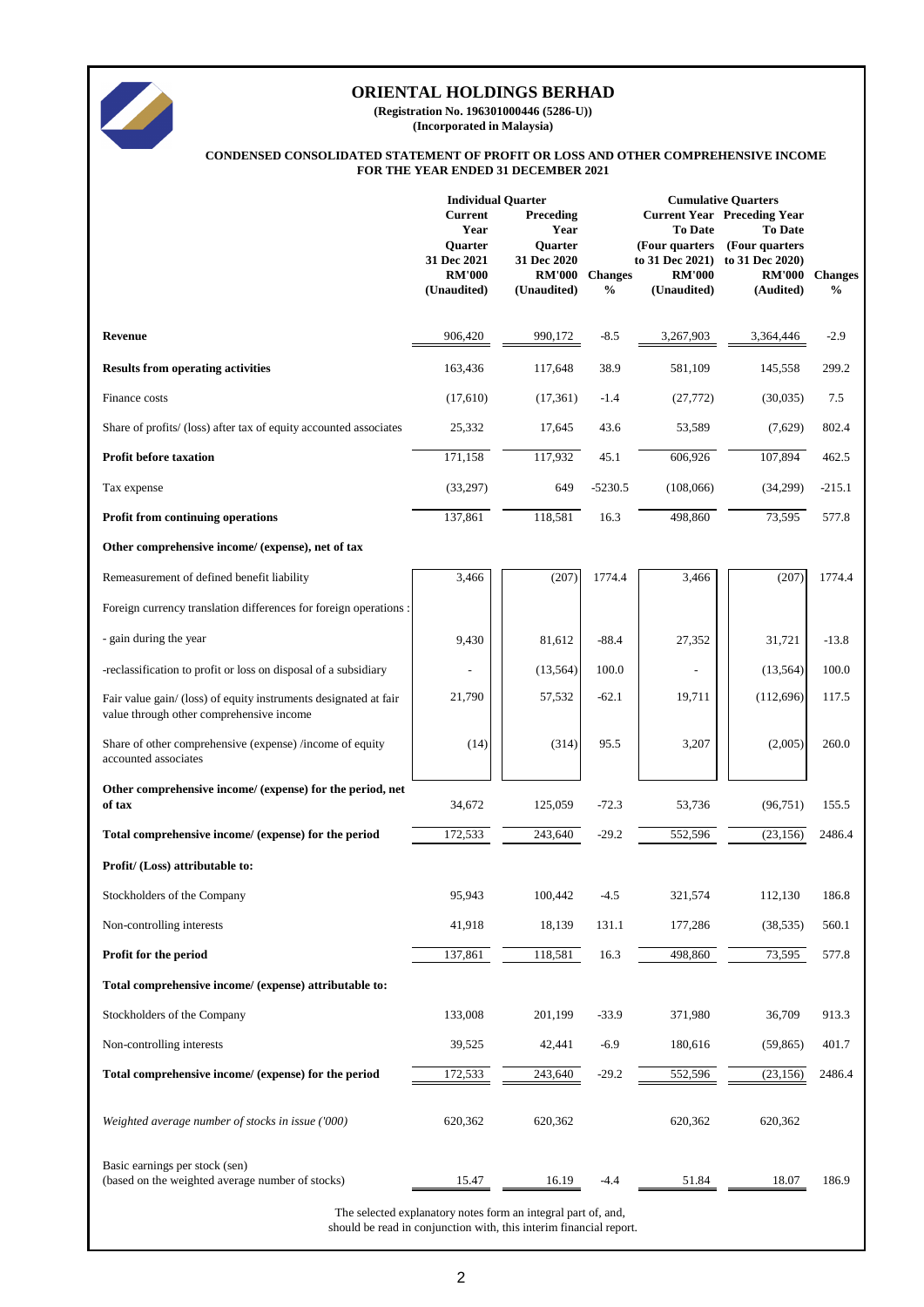

**(Incorporated in Malaysia) (Registration No. 196301000446 (5286-U))**

## **CONDENSED CONSOLIDATED STATEMENT OF PROFIT OR LOSS AND OTHER COMPREHENSIVE INCOME FOR THE YEAR ENDED 31 DECEMBER 2021**

|                                                                                       | <b>Individual Quarter</b> |                  | <b>Cumulative Quarters</b> |                       |  |  |
|---------------------------------------------------------------------------------------|---------------------------|------------------|----------------------------|-----------------------|--|--|
|                                                                                       | Current                   | <b>Preceding</b> | <b>Current Year</b>        | <b>Preceding Year</b> |  |  |
|                                                                                       | Year                      | Year             | <b>To Date</b>             | <b>To Date</b>        |  |  |
|                                                                                       | <b>Ouarter</b>            | <b>Ouarter</b>   | (Four quarters)            | (Four quarters)       |  |  |
|                                                                                       | 31 Dec 2021               | 31 Dec 2020      | to 31 Dec 2021)            | to 31 Dec 2020)       |  |  |
|                                                                                       | <b>RM'000</b>             | <b>RM'000</b>    | <b>RM'000</b>              | <b>RM'000</b>         |  |  |
|                                                                                       | (Unaudited)               | (Unaudited)      | (Unaudited)                | (Audited)             |  |  |
|                                                                                       |                           |                  |                            |                       |  |  |
| Included in the Total Comprehensive Expense/Income for the period are the followings: |                           |                  |                            |                       |  |  |

| Interest income                                    | (12, 172) | (14, 335) | (49,799)   | (74, 614) |
|----------------------------------------------------|-----------|-----------|------------|-----------|
| Other income including investment income           | (3,778)   | (1,709)   | (28, 378)  | (10, 294) |
| Interest expense                                   | 17,610    | 17,361    | 27,772     | 30,035    |
| Depreciation and amortisation                      | 40,818    | 36,741    | 153,032    | 147,809   |
| Bad debts written off                              | 2,235     | 360       | 2,014      | 4         |
| Write down of inventories                          | 121       | 1,548     | 1,185      | 3,032     |
| Property, plant and equipment write off            | 120       | 351       | 342        | 414       |
| (Gain)/Loss on disposal of investments             | (168)     | (25,898)  | 150        | (25, 801) |
| Gain on disposal of property, plant and equipment  | (674)     | (1,829)   | (3,084)    | (2,940)   |
| (Reversal)/ Provision of impairment loss on assets | (7,219)   | 70.259    | (7,341)    | 70,258    |
| Unrealised foreign exchange (gain)/loss            | (60, 206) | (49,166)  | (167, 835) | 65,722    |
| Realised foreign exchange loss/ (gain)             | 538       | 5,398     | (4,530)    | 1,514     |

The selected explanatory notes form an integral part of, and, should be read in conjunction with, this interim financial report.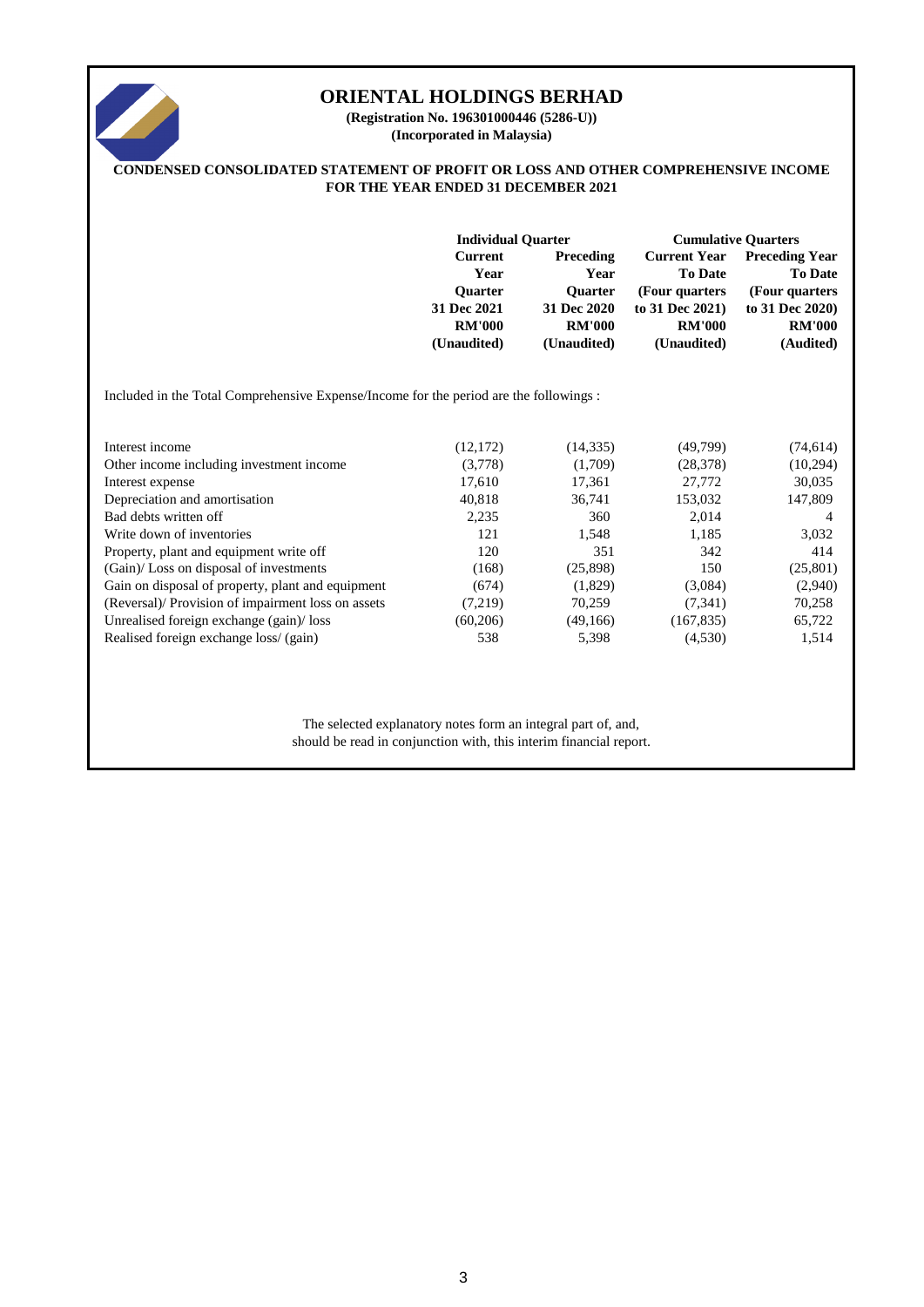

**(Registration No. 196301000446 (5286-U)) (Incorporated in Malaysia)**

#### **CONDENSED CONSOLIDATED STATEMENT OF CHANGES IN EQUITY FOR THE YEAR ENDED 31 DECEMBER 2021**

|                                                                     | Attributable to stockholders of the Company<br>Non-distributable<br><b>Distributable</b> |                               |                              |                           |                             |                          |                          |                                     |                        |
|---------------------------------------------------------------------|------------------------------------------------------------------------------------------|-------------------------------|------------------------------|---------------------------|-----------------------------|--------------------------|--------------------------|-------------------------------------|------------------------|
|                                                                     | <b>Share</b><br>capital                                                                  | <b>Translation</b><br>reserve | <b>Fair value</b><br>reserve | <b>Treasury</b><br>stocks | <b>Retained</b><br>earnings | Capital<br>reserve       | Total                    | Non-controlling<br><i>interests</i> | <b>Total</b><br>equity |
| In thousands of RM                                                  |                                                                                          |                               |                              |                           |                             |                          |                          |                                     |                        |
| At 1 January 2020                                                   | 620,462                                                                                  | 858,453                       | 400,948                      | (249)                     | 4,746,447                   | 40,248                   | 6,666,309                | 876,243                             | 7,542,552              |
| Remeasurement of defined benefit liability                          |                                                                                          | $\sim$                        |                              |                           | (93)                        |                          | (93)                     | (114)                               | (207)                  |
| Foreign currency translation differences for foreign operations     |                                                                                          | 31,521                        | $\overline{a}$               |                           |                             |                          | 31,521                   | (13, 364)                           | 18,157                 |
| Fair value of financial assets                                      |                                                                                          | $\overline{\phantom{a}}$      | (104, 844)                   |                           |                             |                          | (104, 844)               | (7, 852)                            | (112,696)              |
| Share of other comprehensive expense of equity accounted associates |                                                                                          |                               | (2,005)                      |                           |                             |                          | (2,005)                  |                                     | (2,005)                |
| Total other comprehensive income/ (expense) for the period          |                                                                                          | 31,521                        | (106, 849)                   |                           | (93)                        |                          | (75, 421)                | (21, 330)                           | (96, 751)              |
| Profit/(Loss) for the period                                        |                                                                                          | $\overline{\phantom{a}}$      |                              |                           | 112,130                     |                          | 112,130                  | (38, 535)                           | 73,595                 |
| Total comprehensive income/ (expense) for the period                | $\overline{\phantom{a}}$                                                                 | 31,521                        | (106, 849)                   | $\sim$                    | 112,037                     | $\sim$                   | 36,709                   | (59, 865)                           | (23, 156)              |
| Dividends to stockholders                                           |                                                                                          | $\sim$                        | $\overline{a}$               | $\sim$                    | (148, 887)                  | $\sim$                   | (148, 887)               | $\overline{a}$                      | (148, 887)             |
| Dividends paid to non-controlling interests                         |                                                                                          |                               |                              |                           |                             |                          |                          | (9,370)                             | (9,370)                |
| Changes in ownership interests in a subsidiary                      |                                                                                          |                               |                              |                           | (2,622)                     |                          | (2,622)                  | 2,622                               |                        |
| Disposal of a subsidiary                                            |                                                                                          |                               |                              |                           |                             |                          | $\overline{a}$           | (1,034)                             | (1,034)                |
| Shares issued to non-controlling interests                          |                                                                                          | $\overline{a}$                |                              |                           | $\overline{\phantom{a}}$    | $\overline{\phantom{a}}$ | $\overline{a}$           | 5,880                               | 5,880                  |
| Total transactions with owners                                      | $\overline{\phantom{a}}$                                                                 | $\overline{\phantom{a}}$      | $\overline{\phantom{a}}$     | $\sim$                    | (151,509)                   | $\sim$                   | (151,509)                | (1,902)                             | (153, 411)             |
| At 31 December 2020                                                 | 620,462                                                                                  | 889,974                       | 294,099                      | (249)                     | 4,706,975                   | 40,248                   | 6,551,509                | 814,476                             | 7,365,985              |
| In thousands of RM                                                  |                                                                                          |                               |                              |                           |                             |                          |                          |                                     |                        |
| At 1 January 2021                                                   | 620,462                                                                                  | 889,974                       | 294,099                      | (249)                     | 4,706,975                   | 40,248                   | 6,551,509                | 814,476                             | 7,365,985              |
| Remeasurement of defined benefit liability                          | $\overline{\phantom{a}}$                                                                 | $\sim$                        | $\overline{a}$               |                           | 1,601                       | $\sim$                   | 1,601                    | 1,865                               | 3,466                  |
| Foreign currency translation differences for foreign operations     |                                                                                          | 25,112                        |                              |                           |                             |                          | 25,112                   | 2,240                               | 27,352                 |
| Fair value of financial assets                                      |                                                                                          | $\overline{a}$                | 20,486                       |                           |                             |                          | 20,486                   | (775)                               | 19,711                 |
| Share of other comprehensive income of equity accounted             |                                                                                          | $\overline{a}$                | 3,207                        |                           |                             | $\overline{\phantom{a}}$ | 3,207                    | $\sim$                              | 3,207                  |
| Total other comprehensive income for the period                     | $\overline{a}$                                                                           | 25,112                        | 23,693                       |                           | 1,601                       | $\overline{a}$           | 50,406                   | 3,330                               | 53,736                 |
| Profit for the year                                                 |                                                                                          |                               |                              |                           | 321,574                     |                          | 321,574                  | 177,286                             | 498,860                |
| Total comprehensive income for the period                           | $\overline{a}$                                                                           | 25,112                        | 23.693                       |                           | 323.175                     | $\sim$                   | 371.980                  | 180,616                             | 552,596                |
| Dividends to stockholders                                           |                                                                                          |                               |                              |                           | (148, 887)                  | $\sim$                   | (148, 887)               | $\overline{a}$                      | (148, 887)             |
| Dividends paid to non-controlling interests                         |                                                                                          |                               |                              |                           |                             |                          | $\overline{a}$           | (21, 469)                           | (21, 469)              |
| Shares issued to non-controlling interests                          | $\overline{\phantom{a}}$                                                                 | $\overline{\phantom{a}}$      | $\overline{\phantom{0}}$     | $\overline{\phantom{a}}$  | $\overline{\phantom{a}}$    | $\overline{a}$           | $\overline{\phantom{a}}$ | 4,350                               | 4,350                  |
| Total transactions with owners                                      |                                                                                          | $\overline{\phantom{a}}$      | $\overline{\phantom{a}}$     | $\sim$                    | (148, 887)                  | $\overline{\phantom{a}}$ | (148, 887)               | (17, 119)                           | (166,006)              |
| Transfer upon the disposal of equity investment designated at FVOCI |                                                                                          |                               | (873)                        |                           | 873                         | $\overline{\phantom{a}}$ | $\overline{a}$           | $\overline{a}$                      |                        |
| At 31 December 2021                                                 | 620.462                                                                                  | 915,086                       | 316,919                      | (249)                     | 4,882,136                   | 40,248                   | 6,774,602                | 977,973                             | 7,752,575              |
|                                                                     |                                                                                          |                               |                              |                           |                             |                          |                          |                                     |                        |

The selected explanatory notes form an integral part of, and, should be read in conjunction with, this interim financial report.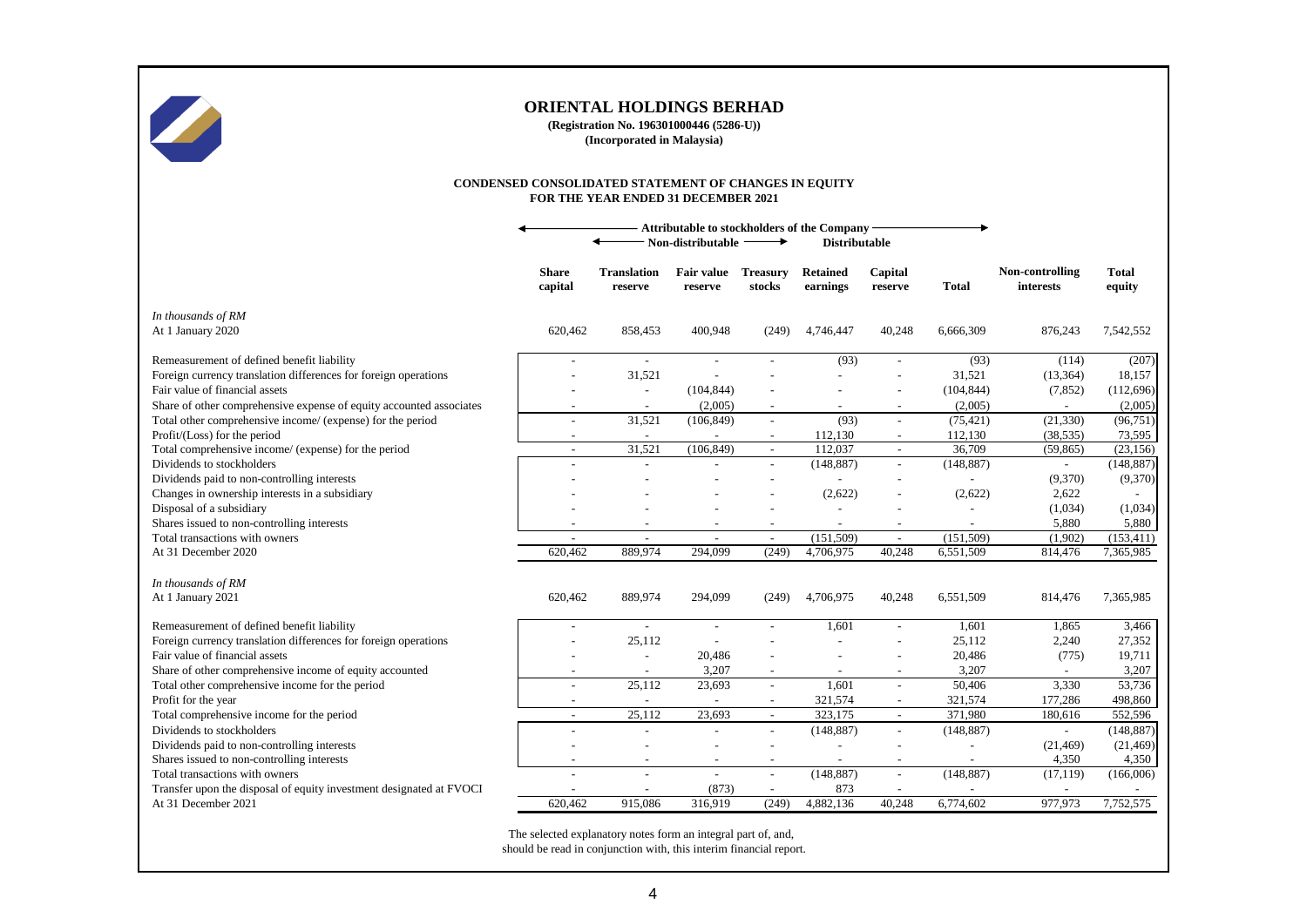

**(Registration No. 196301000446 (5286-U)) (Incorporated in Malaysia)**

## **CONDENSED CONSOLIDATED STATEMENT OF CASH FLOWS FOR THE YEAR ENDED 31 DECEMBER 2021**

|                                                     | <b>Current Year</b><br><b>To Date</b><br>(Four quarters<br>to 31 Dec 2021)<br><b>RM'000</b><br>(Unaudited) | <b>Preceding Year</b><br><b>To Date</b><br>(Four quarters<br>to 31 Dec 2020)<br><b>RM'000</b><br>(Audited) |
|-----------------------------------------------------|------------------------------------------------------------------------------------------------------------|------------------------------------------------------------------------------------------------------------|
| <b>CASH FLOWS FROM OPERATING ACTIVITIES</b>         |                                                                                                            |                                                                                                            |
| Profit before tax                                   | 606,926                                                                                                    | 107,894                                                                                                    |
| Adjustments for:                                    |                                                                                                            |                                                                                                            |
| Non-cash items                                      | (36, 853)                                                                                                  | 294,997                                                                                                    |
| Non-operating items                                 | (106, 979)                                                                                                 | (76, 101)                                                                                                  |
| Operating profit before working capital changes     | 463,094                                                                                                    | 326,790                                                                                                    |
| Changes in working capital                          | (4, 833)                                                                                                   | 36,194                                                                                                     |
| Cash flows from operating activities                | 458,261                                                                                                    | 362,984                                                                                                    |
| Dividend received, net                              | 59,845                                                                                                     | 16,510                                                                                                     |
| Tax paid                                            | (72, 565)                                                                                                  | (70, 781)                                                                                                  |
| Interest paid                                       | (27, 931)                                                                                                  | (33,033)                                                                                                   |
| Payment of retirement benefits                      | (738)                                                                                                      | (930)                                                                                                      |
| Net cash flows from operating activities            | 416,872                                                                                                    | 274,750                                                                                                    |
| <b>CASH FLOWS FROM INVESTING ACTIVITIES</b>         |                                                                                                            |                                                                                                            |
| Capital expenditure                                 | (114,291)                                                                                                  | (148, 770)                                                                                                 |
| Purchase of investments                             | (8,937)                                                                                                    | (154, 837)                                                                                                 |
| Proceeds from disposal of investments               | 85,290                                                                                                     | 72,494                                                                                                     |
| Interest received                                   | 50,583                                                                                                     | 79,529                                                                                                     |
| Net cash inflow on disposal of a subsidiary         |                                                                                                            | 23,414                                                                                                     |
| (Increase)/ Decrease in short term investments, net | (116, 487)                                                                                                 | 326,928                                                                                                    |
| Net cash flows (used in)/from investing activities  | (103, 842)                                                                                                 | 198,758                                                                                                    |
|                                                     |                                                                                                            |                                                                                                            |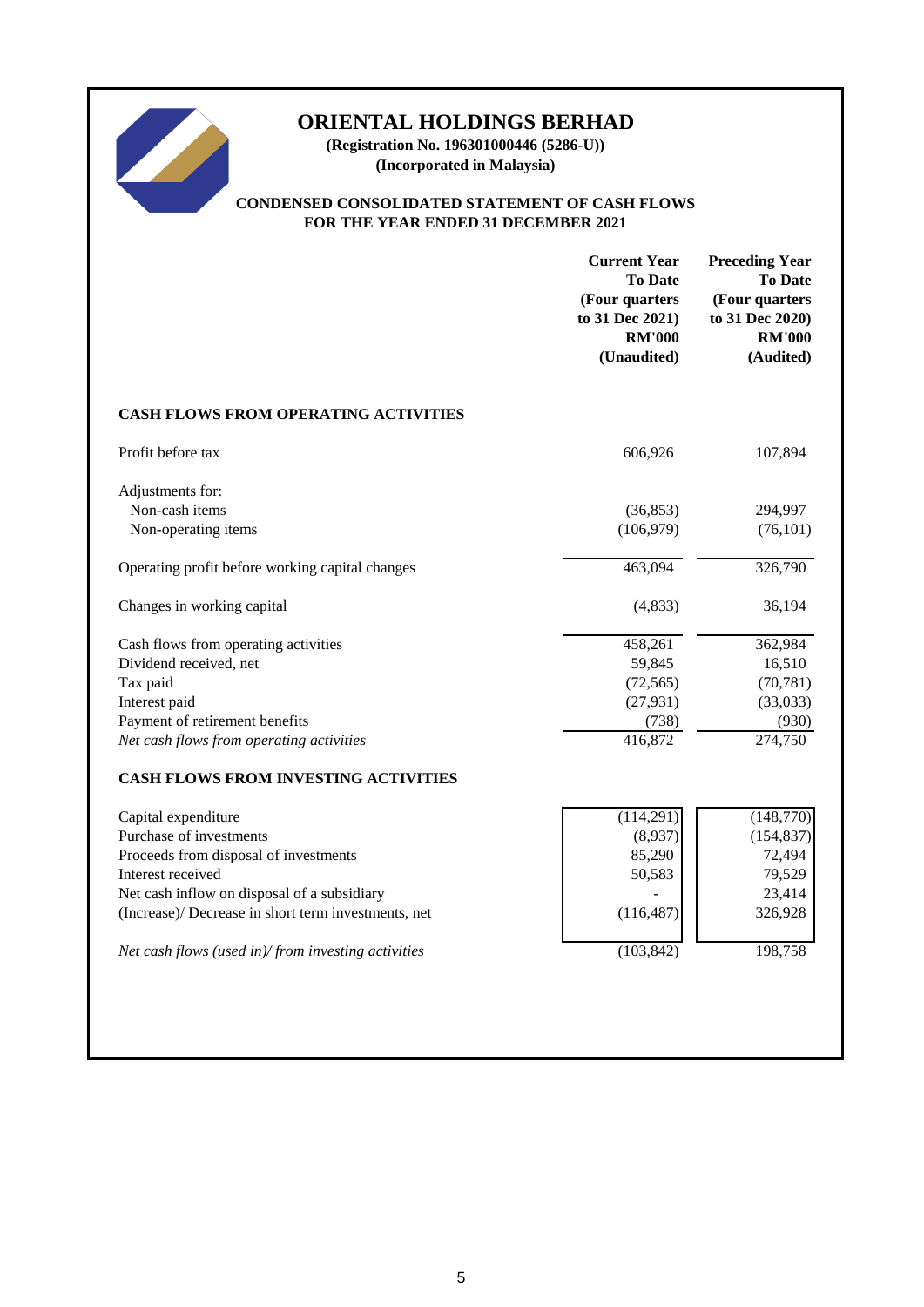| <b>CONSOLIDATED STATEMENT OF CASH FLOWS (Cont'd)</b>      | <b>Current Year</b><br><b>To Date</b><br>(Four quarters<br>to 31 Dec 2021)<br><b>RM'000</b><br>(Unaudited) | <b>Preceding Year</b><br><b>To Date</b><br>(Four quarters<br>to 31 Dec 2020)<br><b>RM'000</b><br>(Audited) |
|-----------------------------------------------------------|------------------------------------------------------------------------------------------------------------|------------------------------------------------------------------------------------------------------------|
| <b>CASH FLOWS FROM FINANCING ACTIVITIES</b>               |                                                                                                            |                                                                                                            |
| Bank borrowings (net)                                     | 88,840                                                                                                     | (47, 323)                                                                                                  |
| Lease liabilities (net)                                   | (7, 877)                                                                                                   | (10, 597)                                                                                                  |
| Dividends paid to stockholders                            | (124, 072)                                                                                                 | (111, 665)                                                                                                 |
| Fixed deposits pledged for banking facilities             | (33,501)                                                                                                   | (4, 721)                                                                                                   |
| Dividends paid to non-controlling interests               | (21, 469)                                                                                                  | (9,370)                                                                                                    |
| Proceeds from issue of shares to non-controlling interest | 4,350                                                                                                      | 5,880                                                                                                      |
| Net cash flows used in financing activities               | (93, 729)                                                                                                  | (177,796)                                                                                                  |
| Net increase in cash and cash equivalents                 | 219,301                                                                                                    | 295,712                                                                                                    |
| Cash and cash equivalents at 1 January                    | 2,498,860                                                                                                  | 2,222,934                                                                                                  |
| Effects of exchange rates on cash and cash equivalents    | 61,934                                                                                                     | (19,786)                                                                                                   |
| Cash and cash equivalents at 31 December (Note 1)         | 2,780,095                                                                                                  | 2,498,860                                                                                                  |
| <b>NOTE</b>                                               | <b>RM'000</b>                                                                                              | <b>RM'000</b>                                                                                              |
| 1 Cash and cash equivalents consist of: -                 |                                                                                                            |                                                                                                            |
| Cash and bank balances                                    | 1,691,723                                                                                                  | 1,631,373                                                                                                  |
| Fixed deposits                                            | 1,653,185                                                                                                  | 1,430,772                                                                                                  |
| Unit trust money market funds                             | 181,141                                                                                                    | 149,168                                                                                                    |
|                                                           |                                                                                                            |                                                                                                            |
|                                                           | 3,526,049                                                                                                  | 3,211,313                                                                                                  |
| Less:<br>Deposits pledged                                 | (745, 954)                                                                                                 | (712, 453)                                                                                                 |

should be read in conjunction with, this interim financial report. The selected explanatory notes form an integral part of, and,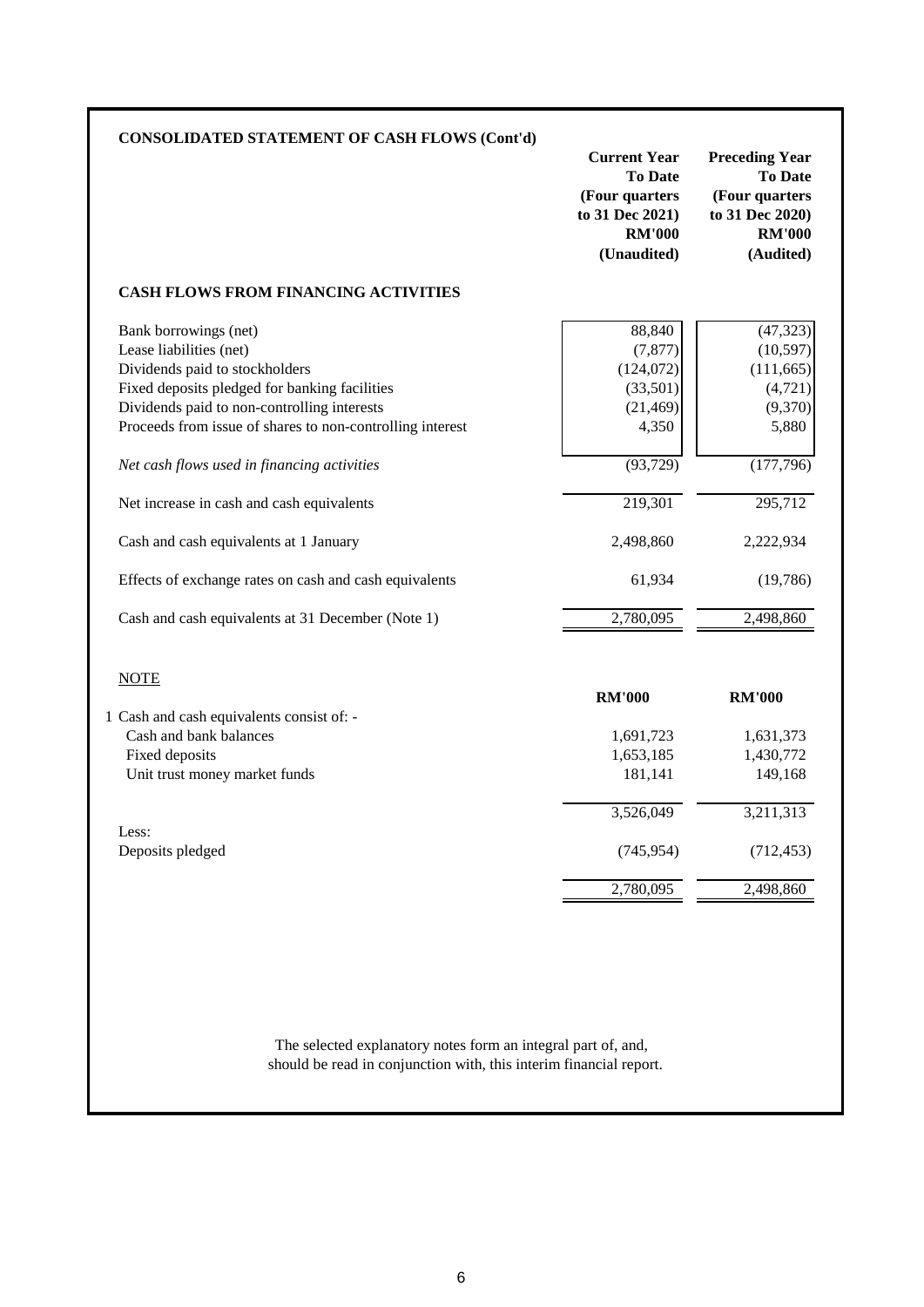#### **SELECTED EXPLANATORY NOTES TO THE INTERIM FINANCIAL REPORT 31 DECEMBER 2021**

## **1. Basis of Preparation**

The interim financial report is unaudited and has been prepared in compliance with MFRS 134, Interim Financial Reporting and the additional disclosure requirements as in Part A of Appendix 9B of the Revised Listing Requirements.

The interim financial report should be read in conjunction with the most recent annual audited financial statements of the Group for the year ended 31 December 2020. These explanatory notes provide an explanation of events and transactions that are significant to an understanding of the changes in the financial position and performance of the Group since the year ended 31 December 2020.

The accounting policies and methods of computation adopted by the Group in this interim financial report are consistent with the most recent annual audited financial statements for the year ended 31 December 2020.

#### **MFRSs, Amendments to MFRSs and IC Interpretations issued but not yet effective:**

#### *MFRSs, interpretations and amendments effective for annual periods beginning on or after 1 April 2021*

• Amendments to MFRS 16*, Leases – Covid-19-Related Rent Concessions beyond 30 June 2021*

*MFRSs, interpretations and amendments effective for annual periods beginning on or after 1 January 2022*

• Amendments to MFRS 1, *First-time Adoption of Malaysian Financial Reporting Standards (Annual Improvements to MFRS Standards 2018−2020)*

- Amendments to MFRS 3, *Business Combinations – Reference to the Conceptual Framework*
- Amendments to MFRS 9, *Financial Instruments (Annual Improvements to MFRS Standards 2018−2020)*
- Amendments to Illustrative Examples accompanying MFRS 16, *Leases (Annual Improvements to MFRS Standards 2018−2020)*
- Amendments to MFRS 116, *Property, Plant and Equipment − Proceeds before Intended Use*
- Amendments to MFRS 137, *Provisions, Contingent Liabilities and Contingent Assets − Onerous Contracts − Cost of Fulfilling a Contract*
- Amendments to MFRS 141, *Agriculture (Annual Improvements to MFRS Standards 2018−2020)*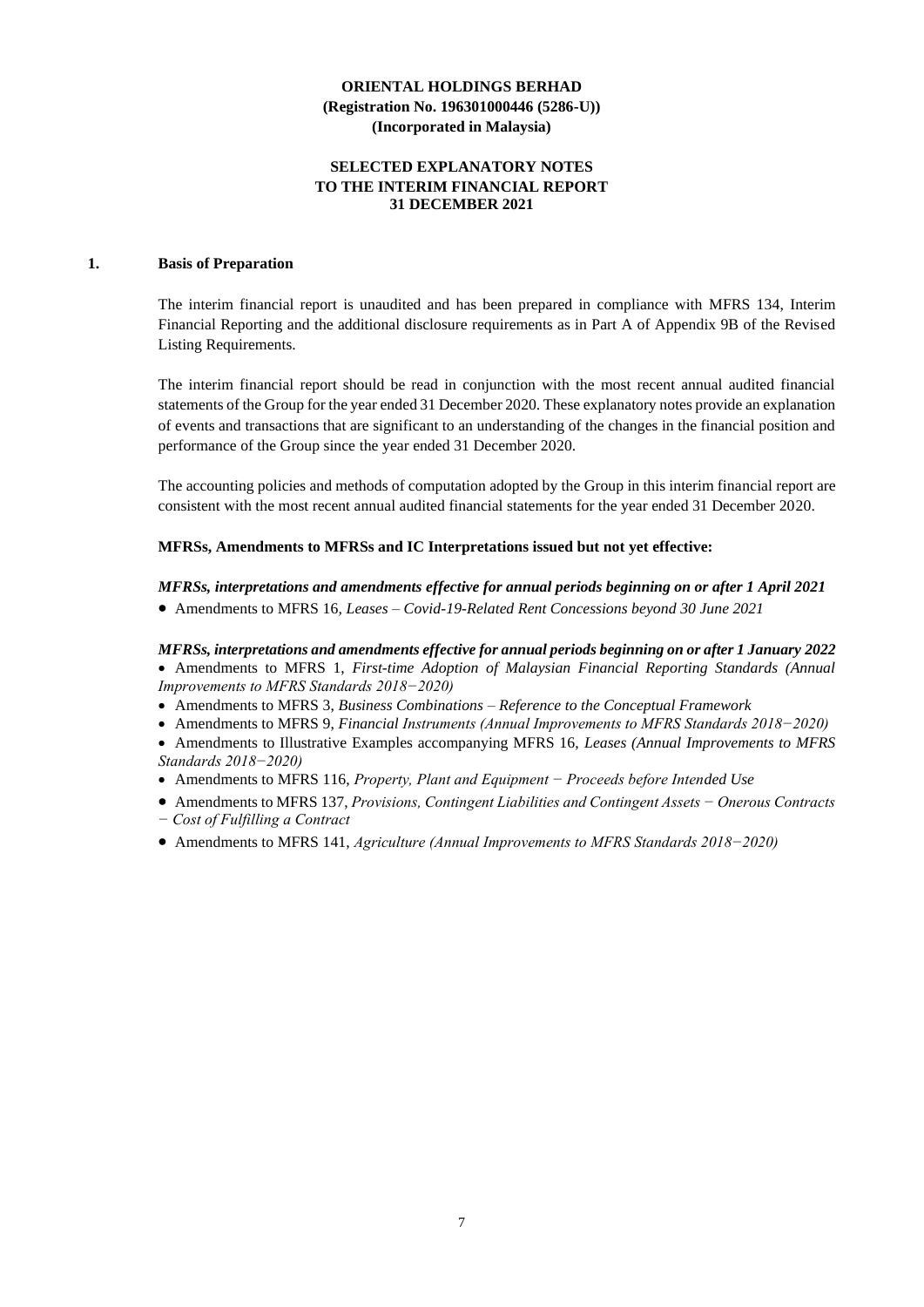#### **SELECTED EXPLANATORY NOTES TO THE INTERIM FINANCIAL REPORT 31 DECEMBER 2021 (Cont'd)**

#### **1. Basis of Preparation (Cont'd)**

#### *MFRSs, interpretations and amendments effective for annual periods beginning on or after 1 January 2023*

- MFRS 17, *Insurance Contracts*
- Amendments to MFRS 17, *Insurance Contracts Initial application of MFRS 17 and MFRS 9 – Comparative Information*
- Amendments to MFRS 101, *Presentation of Financial Statements – Classification of Liabilities as Current or Non-current and Disclosures of Accounting Policies*
- Amendments to MFRS 108, *Accounting Policies, Changes in Accounting Estimates and Errors – Definition of Accounting Estimates*
- Amendments to MFRS 112, *Income Taxes – Deferred Tax related to Assets and Liabilities arising from a Single Transaction*

#### *MFRSs, interpretations and amendments effective for annual periods beginning on or after a date yet to be confirmed*

• Amendments to MFRS 10, *Consolidated Financial Statements* and MFRS 128, *Investments in Associates and Joint Ventures – Sale or Contribution of Assets between an Investor and its Associate or Joint Venture*

The Group will adopt the above pronouncements when they become effective in the respective financial periods. These pronouncements are not expected to have a material impact on the financial statements of the Group upon their initial recognition.

#### **2. Auditors' Qualification**

There's no qualification on the audit report of the preceding annual financial statements of Oriental Holdings Berhad.

#### **3. Seasonal Cyclical Factors**

Majority of the business operations of the Group are generally in tandem with the prevailing economic conditions where the Group operates with the exception of a few sectors. Commodity price is the most significant determinant of the level of profitability for the plantation sector although seasonal factor such as climatic condition also plays a part in determining the production level.

#### **4. Exceptional Items**

There were no material exceptional items for the period under review.

#### **5. Changes in Estimates**

There were no material changes in estimates of amounts reported in prior financial period.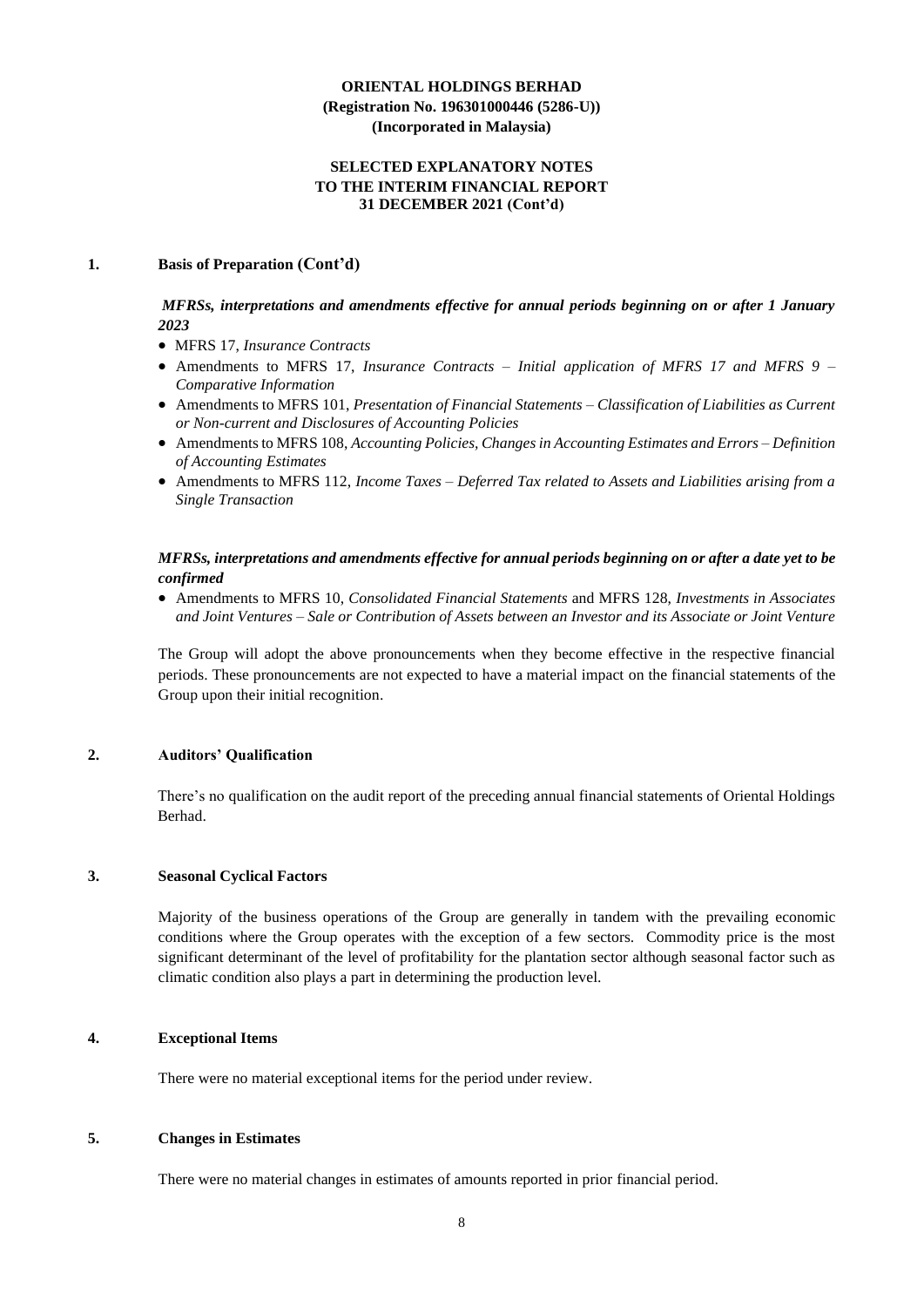#### **SELECTED EXPLANATORY NOTES TO THE INTERIM FINANCIAL REPORT 31 DECEMBER 2021 (Cont'd)**

## **6. Debt and Equity Securities**

There were no issuance and repayment of debt and equity stocks, stock buy-backs, stock cancellations, stocks held as treasury stocks and resale of treasury stocks for the current financial period to date.

#### **7. Dividends Paid**

Since the end of the previous financial year, the Company paid:

- i) an interim single tier dividend of 6 sen per ordinary stock (FY2019 : 12 sen per ordinary stock) totalling RM37,221,710 in respect of the financial year ended 31 December 2020 on 21 January 2021;
- ii) a second interim single tier dividend of 8 sen per ordinary stock and special interim single tier dividend of 6 sen per ordinary stock (FY2019 : a single tier final dividend of 8 sen per ordinary stock and single tier final special dividend of 10 sen per ordinary stock) totalling RM86,850,656 in respect of the financial year ended 31 December 2020 on 15 July 2021; and
- iii) an interim single tier dividend of 10 sen per ordinary stock (FY2020 : 6 sen per ordinary stock) totalling RM62,036,183 in respect of the financial year ended 31 December 2021 on 20 January 2022.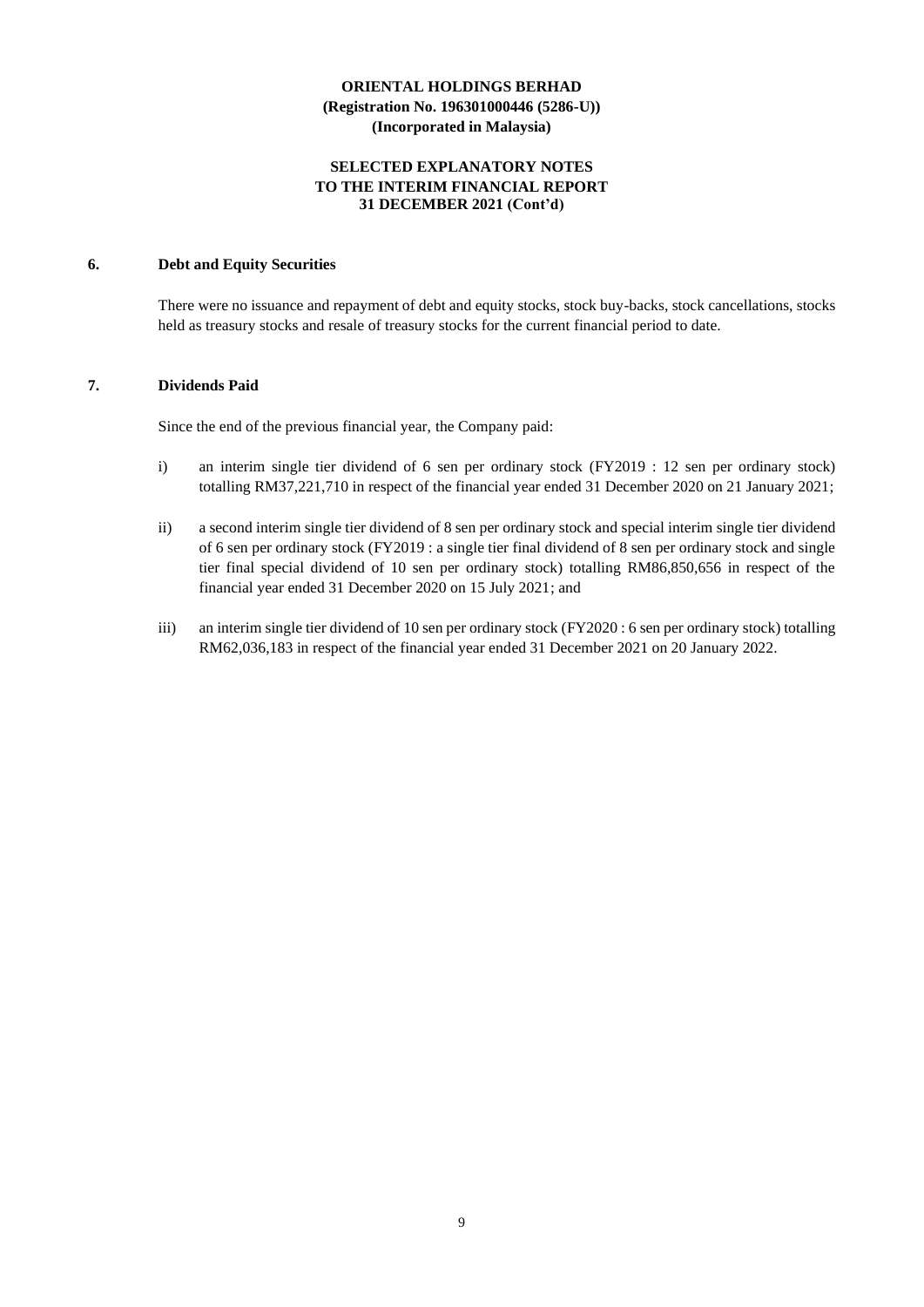## **SELECTED EXPLANATORY NOTES TO THE INTERIM FINANCIAL REPORT 31 DECEMBER 2021 (Cont'd)**

## **8. Segment Revenue and Results**

| 31 December 2021                | Automotive<br>and related<br>products<br><b>RM'000</b> | <b>Plastic</b><br>products<br><b>RM'000</b> | <b>Hotels</b> and<br>resorts<br><b>RM'000</b> | <b>Plantation</b><br><b>RM'000</b> | <b>Investment</b><br>holding<br><b>RM'000</b> | <b>Investment</b><br>properties &<br>trading of<br>building<br>material<br>products<br><b>RM'000</b> | Healthcare<br><b>RM'000</b> | <b>Total of all</b><br>segments<br><b>RM'000</b> | Reconciliation/<br>Elimination<br><b>RM'000</b> | <b>Notes</b> | <b>Total per</b><br>consolidated<br>financial<br>statements<br><b>RM'000</b> |
|---------------------------------|--------------------------------------------------------|---------------------------------------------|-----------------------------------------------|------------------------------------|-----------------------------------------------|------------------------------------------------------------------------------------------------------|-----------------------------|--------------------------------------------------|-------------------------------------------------|--------------|------------------------------------------------------------------------------|
| Revenue from external customers | 1,611,251                                              | 187,453                                     | 192,610                                       | 828,923                            | 24,833                                        | 340,644                                                                                              | 82,189                      | 3,267,903                                        |                                                 |              | 3,267,903                                                                    |
| Inter-segment revenue           | 924                                                    | 436                                         | 359                                           | $\overline{\phantom{a}}$           | 11,480                                        | 129                                                                                                  | 99                          | 13,427                                           | (13, 427)                                       |              |                                                                              |
| Total revenue                   | 1,612,175                                              | 187,889                                     | 192,969                                       | 828,923                            | 36,313                                        | 340,773                                                                                              | 82,288                      | 3,281,330                                        | (13, 427)                                       |              | 3,267,903                                                                    |
| <b>Results</b>                  |                                                        |                                             |                                               |                                    |                                               |                                                                                                      |                             |                                                  |                                                 |              |                                                                              |
| Segment profit                  | 71,225                                                 | 14,399                                      | 15,624                                        | 439,901                            | 31,698                                        | 4,368                                                                                                | 3,894                       | 581,109                                          | 25,817                                          | A            | 606,926                                                                      |
| <b>Assets</b>                   |                                                        |                                             |                                               |                                    |                                               |                                                                                                      |                             |                                                  |                                                 |              |                                                                              |
| Segment assets                  | 3,173,765                                              | 328,975                                     | 1,090,078                                     | 2,863,431                          | 893,009                                       | 1,113,798                                                                                            | 228,113                     | 9,691,169                                        | 750,601                                         | B            | 10,441,770                                                                   |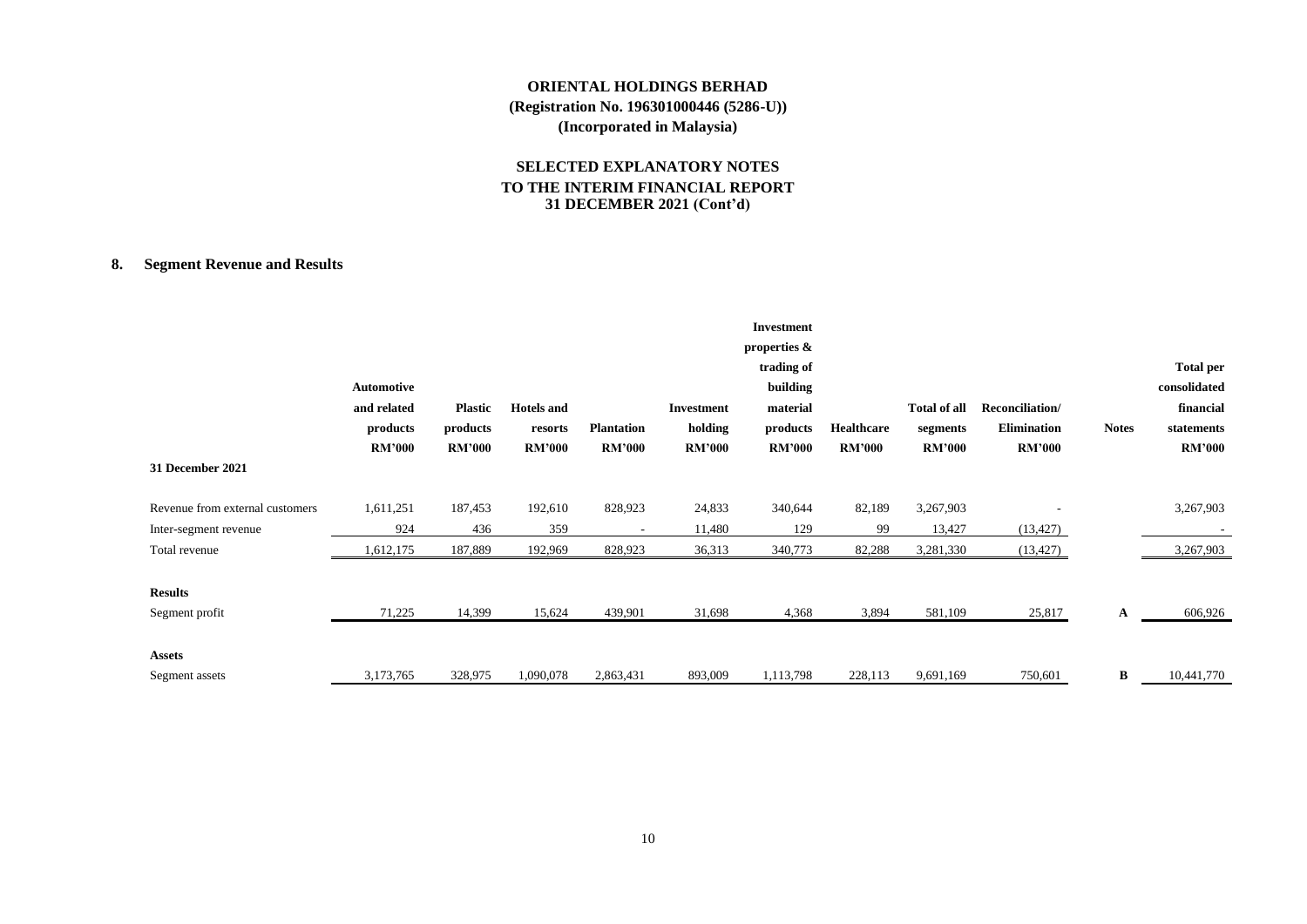#### **SELECTED EXPLANATORY NOTES TO THE INTERIM FINANCIAL REPORT 31 DECEMBER 2021 (Cont'd)**

#### **8. Segment Revenue and Results (Cont'd)**

*Notes Nature of reconciliations to arrive at amounts reported in the consolidated interim financial report*

A The following items are added to/ (deducted from) segment profit to arrive at "Profit before tax" presented in the condensed consolidated statement of profit or loss and other comprehensive income:<br> $\frac{21 \text{ D} \cdot \text{m}}{2021}$  $3021$ 

|                                | 31 December 2021 |
|--------------------------------|------------------|
|                                | RM'000           |
| Share of results of associates | 53,589           |
| Finance costs                  | (27,772)         |
|                                | 25.817           |
|                                |                  |

B The following items are added to segment assets to arrive at total assets reported in the condensed consolidated statement of financial position:

|                          | 31 December 2021 |
|--------------------------|------------------|
|                          | RM'000           |
| Investment in associates | 624,610          |
| Current tax assets       | 9,806            |
| Deferred tax assets      | 116,185          |
|                          | 750,601          |

#### **9. Material Post Balance Sheet Events**

There were no material events subsequent to the end of the period under review which have not been reflected in this interim financial report.

#### **10. Changes in Group's Composition**

There were no changes in the composition of the Group during the current financial period to-date other than the following:-

- (i) The Company through its direct 51% owned subsidiary, Melaka Straits Medical Centre Sdn. Bhd. had on 25 March 2021 incorporated a wholly owned subsidiary named Oriental Medical (Segamat) Sdn. Bhd.. The initial issued share capital is one ordinary share at an issue price of RM1.00 only. The intended principal activities of Oriental Medical (Segamat) Sdn. Bhd. are operating a medical centre and provision of related healthcare services.
- (ii) The Company has further subscribed in rights issue of 6,119,592 ordinary shares and renounceable rights issue of 1,529,898 ordinary shares at an issue price of RM1.00 each in Melaka Straits Medical Centre Sdn. Bhd. ("MSMC"), its direct 51% owned subsidiary. The Company holds 51.68% in MSMC upon completion of the application on 1 October 2021.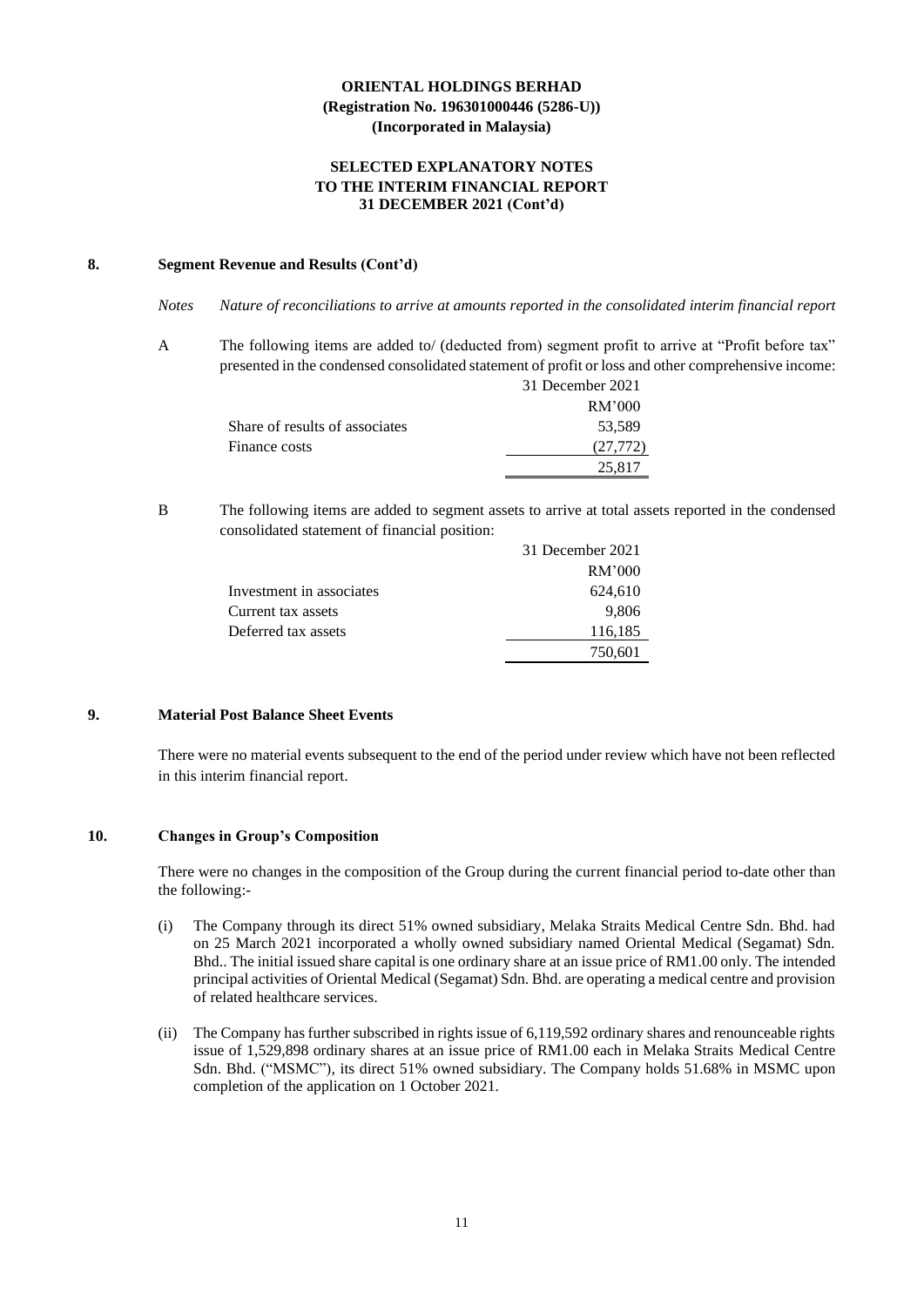#### **SELECTED EXPLANATORY NOTES TO THE INTERIM FINANCIAL REPORT 31 DECEMBER 2021 (Cont'd)**

#### **10. Changes in Group's Composition (Cont'd)**

(iii) Unique Pave Sdn. Bhd. ("UP"), is a 76% owned subsidiary of Simen Utara Sdn. Bhd ("SU") and an associate of Unique Mix (Penang) Sdn. Bhd. which in turn is a 70% owned subsidiary of SU. SU is a 91% owned sub-subsidiary of the Company. UP had on 31 December 2021 been placed under member's voluntary winding up proceeding.

#### **11. Changes in Contingent Liabilities and Assets and Changes in Material Litigations**

There were no contingent liabilities and assets at the end of the reporting period.

Neither the Company nor any of its subsidiaries is engaged in any material litigation, either as plaintiff or defendant and the Directors are not aware of any proceedings pending or threatened, against the Company or any of its subsidiaries or of any facts likely to give rise to any proceedings which might materially affect the position or business of the Company or any of its subsidiaries, financially or otherwise.

## **12. Review of Group's Performance**

#### *Overall Review*

The Group recorded year to date revenue of RM 3,267.9 million, a decrease of 2.9% or RM 96.5 million as compared to RM 3,364.4 million in the corresponding period last year. The decrease in revenue was mainly attributed to the lower contribution from the automotive segment with overall decrease in number of cars sold from retail operations.

The Group recorded an operating profit of RM 581.1 million (FY2020 : RM 145.6 million), increased by RM 435.5 million mainly attributed from plantation segment.

The Group recorded year to date profit before tax of RM 606.9 million compared to the profit before tax of RM 107.9 million in the corresponding period last year was mainly attributed to higher contribution from plantation segment.

#### *Segmental Analysis*

Performance for each operating segment is as follows:-

The revenue from the automotive segment decreased by 21.7% to RM 1,611.3 million while operating profit decreased by 52.6% to RM 71.2 million.

For the retail operations in Singapore, revenue and operating profit decreased by 35.1% and 51.4% respectively mainly due to the lower number of cars sold by 53.4% especially for Honda Jazz, HRV and Civic models impacted by the reduction in supply of Certificate of Entitlement (COE) quota and slow down business activities due to COVID-19 restrictions.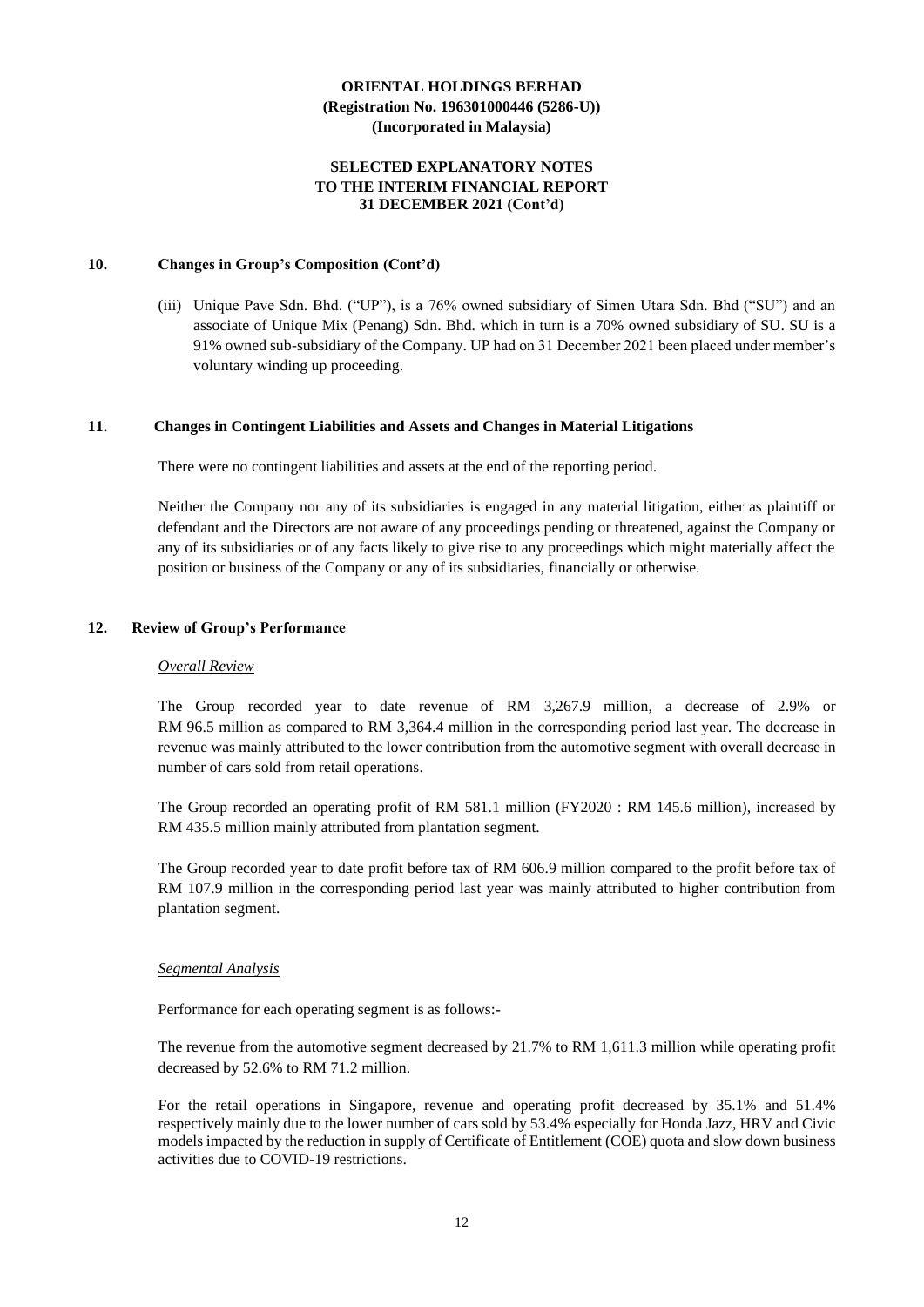#### **SELECTED EXPLANATORY NOTES TO THE INTERIM FINANCIAL REPORT 31 DECEMBER 2021 (Cont'd)**

#### **12. Review of Group's Performance (Cont'd)**

For the retail operations in Malaysia, revenue decreased by 9.1% and recorded lower operating profit attributed to the 10.4% dropped in the number of cars sold mainly due to FMCO from June to August 2021 with closure of showroom and limited services intake.

The plantation segment generated a revenue of RM 828.9 million, an increase of 53.6% compared to corresponding period last year of RM 539.8 million and recorded an operating profit of RM 439.9 million (FY2020 : RM 33.4 million). Higher revenue was contributed by the increase in CPO and PK sales volume by 10.8% and 23.5% respectively as well as CPO and PK selling price by 41.1% and 68.6% respectively. The segment's operating profit was also attributable to the favourable unrealised foreign exchange gain of RM 146.3 million (FY2020 unrealised foreign exchange loss : RM 60.2 million) from the strengthening of the IDR against the JPY denominated borrowings.

The plastic segment recorded a decrease in revenue of 9.3% to RM 187.5 million (FY2020 : RM 206.8 million) while recorded an operating profit of RM 14.4 million (FY2020 : RM 12.8 million). The lower revenue mainly due to lower sales order from automotive and electronics customers. Besides, plastic segment has a longer period of suspension of production activities from June 2021 to August 2021 compared to last year lockdown period from mid-March to May 2020. Higher operating profit mainly attributable to better cost management and wage subsidy received.

Hotels and resorts segment recorded a 15.6% increase in revenue to RM 192.6 million (FY2020 : RM 166.6 million) and recorded an operating profit of RM 15.6 million (FY2020 operating loss : RM 6.5 million). Overall average room rates and occupancy rates have been gradually recovering especially for Australia and United Kingdom hotels since the emergence of worldwide COVID-19 pandemic cases in mid-March 2020. The relaxation of broad-based travel restrictions and reopen of United Kingdom's borders to fully vaccinated travellers in August 2021 will bring a promising outlook for the tourism sectors.

Revenue for the investment holding segment increased by 145.5% to RM 24.8 million (FY2020 : RM 10.1 million) and recorded an operating profit of RM 31.7 million (FY2020 : RM 0.8 million) mainly attributable to dividend received from other investments and the unrealised foreign exchange gain of RM 33.7 million (FY2020 unrealised foreign exchange loss : RM 17.1 million) on the JPY denominated borrowings.

The investment properties and trading of building material products segment recorded a 8.7% increase in revenue to RM 340.6 million (FY2020 : RM 313.4 million) and operating profit of RM 4.4 million (FY2020 operating loss : RM 43.2 million) in line with higher sales volume and improved sales margin compared to corresponding period last year. Last year included impairment loss of assets of RM 43.8 million.

Healthcare segment's revenue increased by 15.6% to RM 82.2 million (FY2020 : RM 71.1 million) and recorded an operating profit of RM 3.9 million (FY2020 operating loss : RM 1.9 million) in line with the increase in number of patients by 17.8%.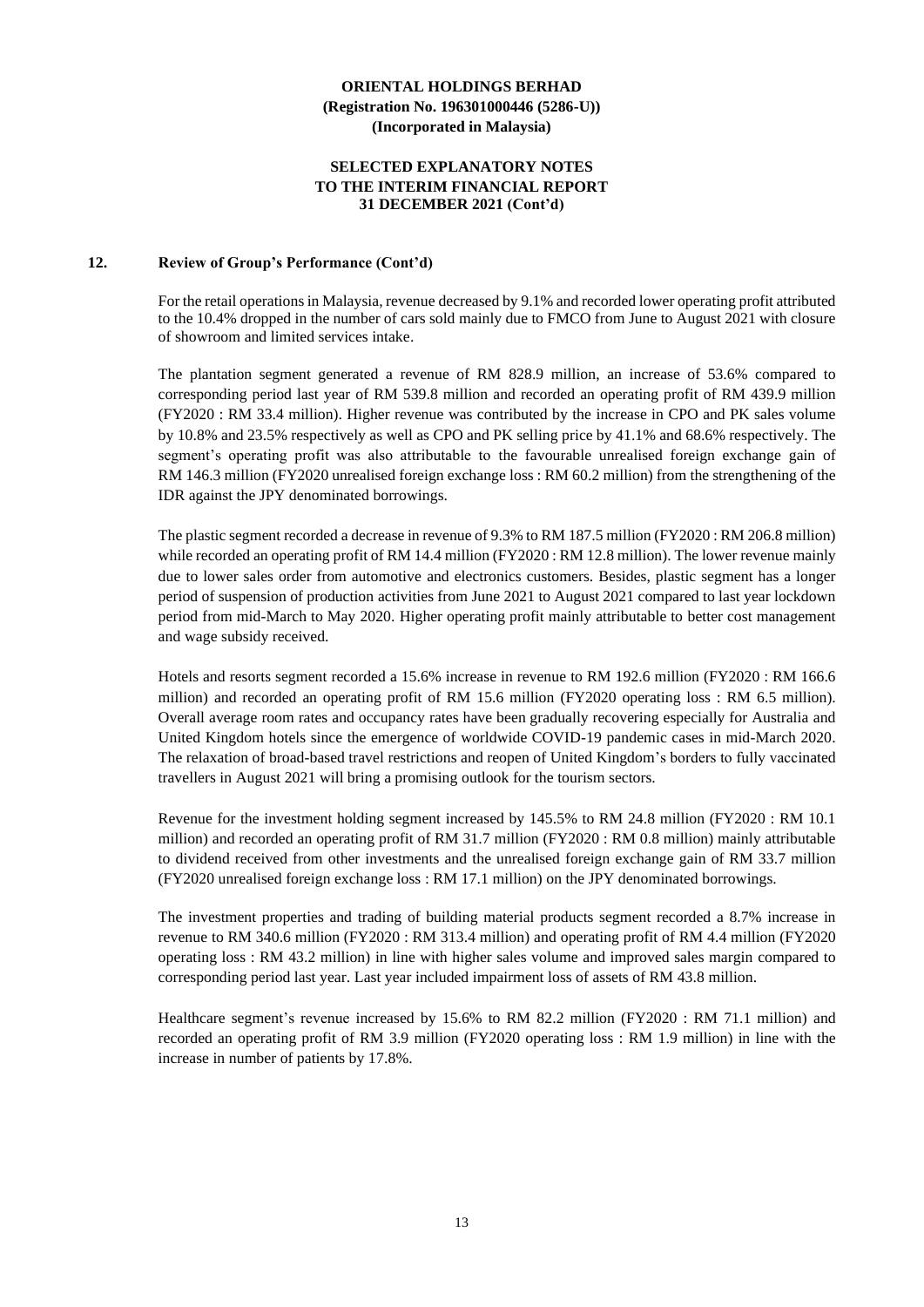#### **SELECTED EXPLANATORY NOTES TO THE INTERIM FINANCIAL REPORT 31 DECEMBER 2021 (Cont'd)**

## **13. Material Change in Profit/ Loss Before Taxation ("PBT"/ "LBT") reported as compared with the immediate preceding quarter**

#### *Overall Review*

The Group's revenue for the fourth quarter of 2021 was RM 906.4 million, an increase of RM 198.3 million or 28.0% from RM 708.1 million in Q3FY21, mainly due to higher contribution from automotive segment by RM 182.0 million attributed to the higher number of cars sold from retail operations.

The Group recorded an operating profit of RM 163.4 million (Q3FY21 : RM 139.5 million) mainly due to higher contribution from automotive, plantation and plastic segments attributable to the higher sales.

The Group recorded a profit before tax for Q4FY21 of RM 171.2 million compared to a profit before tax of RM 141.0 million for Q3FY21 mainly derived from the contribution from automotive, plantation and plastic segments and unrealised foreign exchange gain from plantation segment.

#### *Segmental Analysis*

Performances of each operating segment as compared to the immediate preceding quarter are as follows:-

Revenue from automotive segment increased by 63.8% to RM 467.3 million (Q3FY21 : RM 285.3 million) and operating profit increased to RM 30.9 million (Q3FY21 : RM 0.4 million). The increase in revenue and operating profit were mainly due to the higher number of cars sold from retail operations in Malaysia by 213.0% as a result from showrooms gradually resume operations after the nationwide lockdown was lifted in August 2021.

Revenue from plantation segment decreased by 7.8% to RM 206.5 million (Q3FY21 : RM 224.0 million) mainly due to lower CPO & PK sales volume by 27.6% and 38.5% respectively compared to Q3FY21. The segment recorded an operating profit of RM 134.6 million (Q3FY21 : RM 108.8 million) in line with favourable unrealised foreign exchange gain of RM 56.4 million (Q3FY21 : RM 30.5 million) from the strengthening of the IDR against the JPY denominated borrowings.

Revenue for plastic segment increased by 93.8% to RM 65.3 million (Q3FY21 : RM 33.7 million) while recorded an operating profit of RM 6.8 million (Q3FY21 : RM 1.4 million) mainly attributable to higher automotive sales after the FMCO suspension of the operations from 1 June 2021 to third week of August 2021.

Revenue for hotels and resorts segment decreased by 2.7% to RM 46.7 million (Q3FY21 : RM 48.0 million) and recorded an operating loss of RM 2.4 million (Q3FY21 operating profit : RM 6.6 million) in line with lower occupancy rates from Australia and New Zealand hotels due to lockdown restrictions in Q4FY21.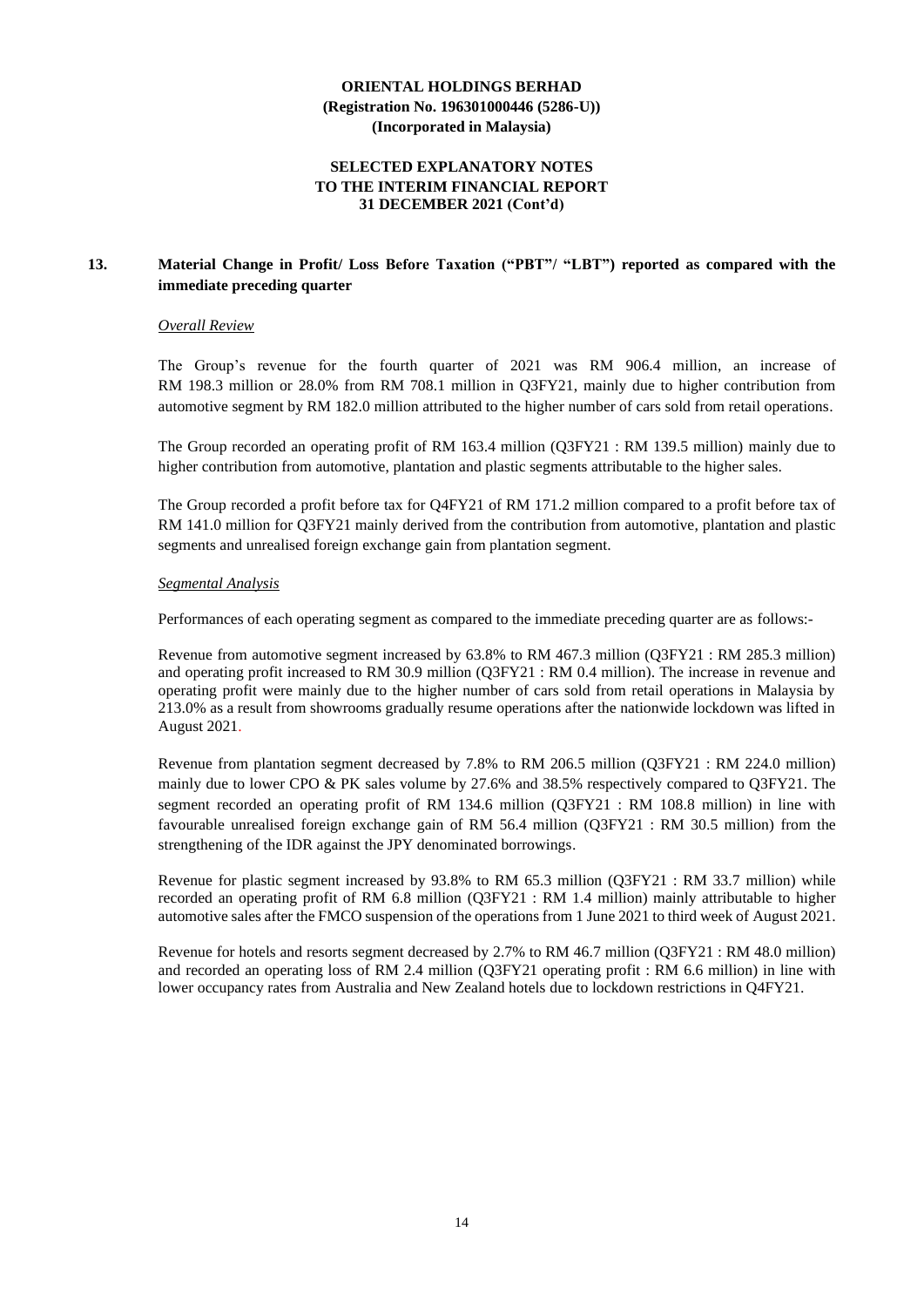#### **SELECTED EXPLANATORY NOTES TO THE INTERIM FINANCIAL REPORT 31 DECEMBER 2021 (Cont'd)**

## **13. Material Change in Profit/ Loss Before Taxation ("PBT"/ "LBT") reported as compared with the immediate preceding quarter (Cont'd)**

Revenue for investment holding segment decreased by 85.1% to RM 2.8 million (Q3FY21 : RM 18.8 million) and recorded an operating loss of RM 8.8 million (Q3FY21 operating profit : RM 18.0 million). Lower operating profit was attributable to higher dividend income received from other investments in Q3FY21.

Revenue for investment properties and trading of building material products segment increased by 60.9% to RM 113.6 million (Q3FY21 : RM 70.6 million) while recorded an operating profit of RM 0.8 million (Q3FY21 : RM 2.6 million) as increased in the segment production operating capacity and selling price in the current quarter compared to Q3FY21. Lower operating profit was mainly due to bad debts written off.

Healthcare segment's operating profit remained constant at RM 1.5 million (Q3FY21 : RM 1.6 million).

#### **14. Current Year Prospects**

On 11 March 2020, the World Organisation declared the COVID-19 outbreak to be a pandemic.

The Group's performance was impacted by the global and domestic actions taken to contain the outbreak.

The implementation and subsequent extension of the Movement Control Order (MCO) have dampen economic activity following the suspension of operations by non-essential service providers and lower operating capacity of manufacturing firms.

In Malaysia, the government had imposed the MCO from 18 March 2020 to 12 May 2020 and reinstatement of MCO 2.0 in mid-January to early March 2021. The Singapore government had also imposed similar lockdown measures (Circuit Breaker) from 7 April 2020 to 1 June 2020. As Malaysia and Singapore grapple with a surge in COVID-19 cases and highly infectious variants, MCO 3.0/ FMCO 3.0 were implemented nationwide effective 12 May 2021 and 1 June 2021 respectively. Malaysia and Singapore launched a vaccinated travel lane (VTL) between Changi Airport and Kuala Lumpur International Airport on 29 November 2021. Under the VTL, fully vaccinated travellers able to travel between Malaysia and Singapore, and be subjected to COVID-19 tests in lieu of serving quarantine or stay-home notice.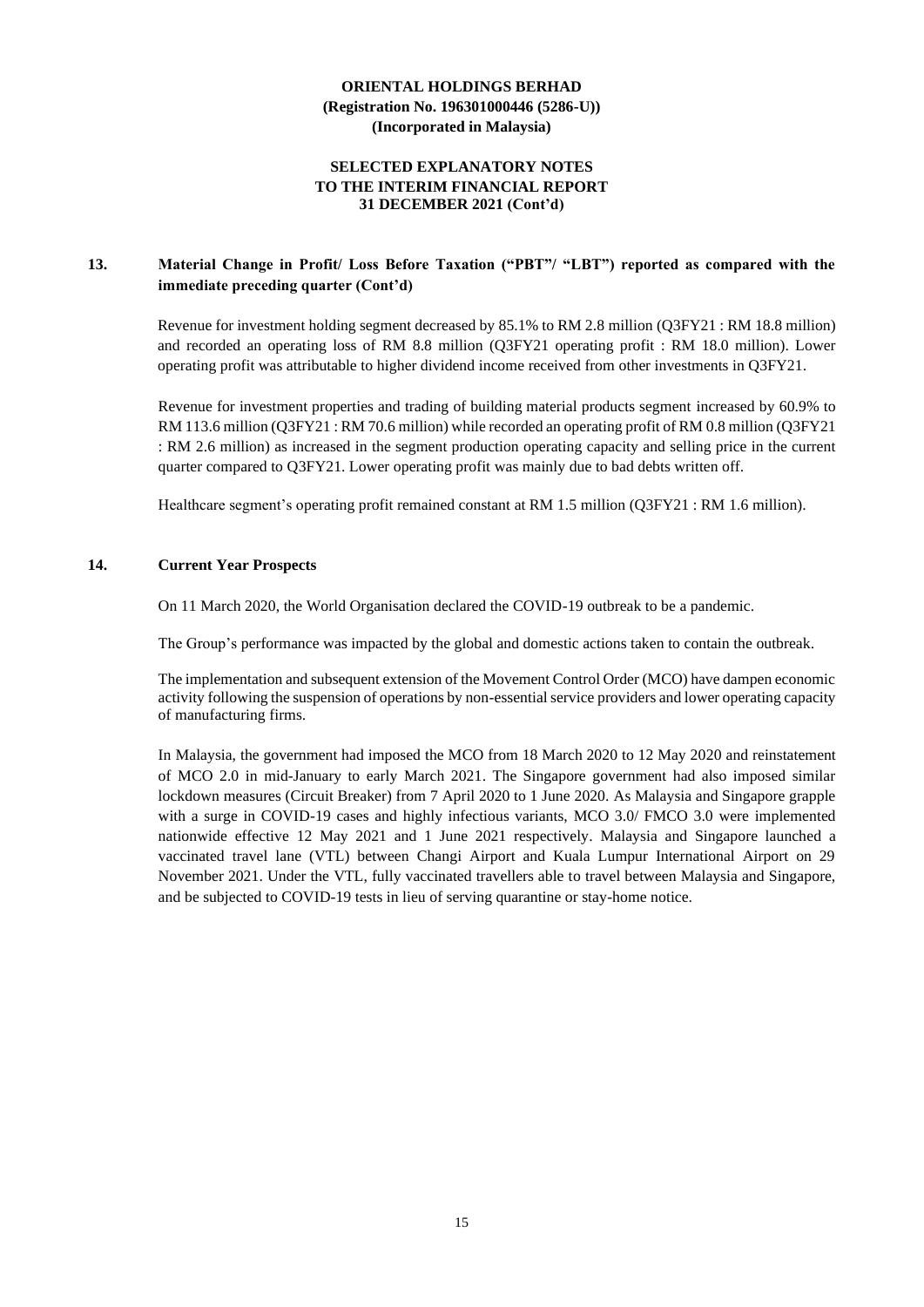#### **SELECTED EXPLANATORY NOTES TO THE INTERIM FINANCIAL REPORT 31 DECEMBER 2021 (Cont'd)**

#### **14. Current Year Prospects (Cont'd)**

The automotive segment will continue to contribute to the Group's performance under very competitive market conditions with strong and aggressive promotional campaigns by the industry players. Retail operations in Malaysia will be gradually improved with the extension period of vehicle sales tax exemption further extended to June 2022. Shortage of vital components such as semiconductor chips continue to be a concern for certain models line up. The automakers predict the chip constraint will ease in the second half of 2022. We will continuing monitor the situation to improve the performance of the segment.

The plastic segment continues to face competitive environment from other industry players and the disruptions in the global supply chain and limited growth in the local automotive industry. Management will continue to exercise cost rationalisation, productivity improvement and source for new business ventures to improve the performance of the segment.

The plantation segment will take necessary steps to ensure that all estates and mills remain efficient, cost effective and competitive. The segment are expecting to benefit from current Indonesia's new export policy through higher CPO prices, but noted several risk factors that may affect earnings estimates. The forex exposure of the JPY loans will be closely monitored and managed.

The hotels and resorts segment has been affected by the major lockdowns across the world. Hotel in United Kingdom has been closed for business since April 2020 and has resumed business operation in May 2021 resulting from easing of lockdown restrictions after the rapid mass vaccination programme across United Kingdom. Australia's international borders open to all vaccinated visa holders on 21 February 2022, while New Zealand plan for phased reopening of borders from 27 February 2022, and will fully reopen its borders to travelers around the world in October 2022.

The healthcare segment will continue to focus on strengthening brand awareness and positioning the hospital for sustainable growth. Following the MCO that arose with the current COVID-19 pandemic, there was a sharp decline in patient admissions. Patient sentiments have been gradually improve following the easing of MCO restrictions.

The Board is mindful of the seismic shifts that the COVID-19 pandemic has brought about to the domestic and global economies. The Board will navigate the challenges ahead and formulate plans to strengthen further the Group's solid foundation for a sustainable growth.

#### **15. Variance of Actual Profit from Forecast Profit/Profit Guarantee**

Not Applicable.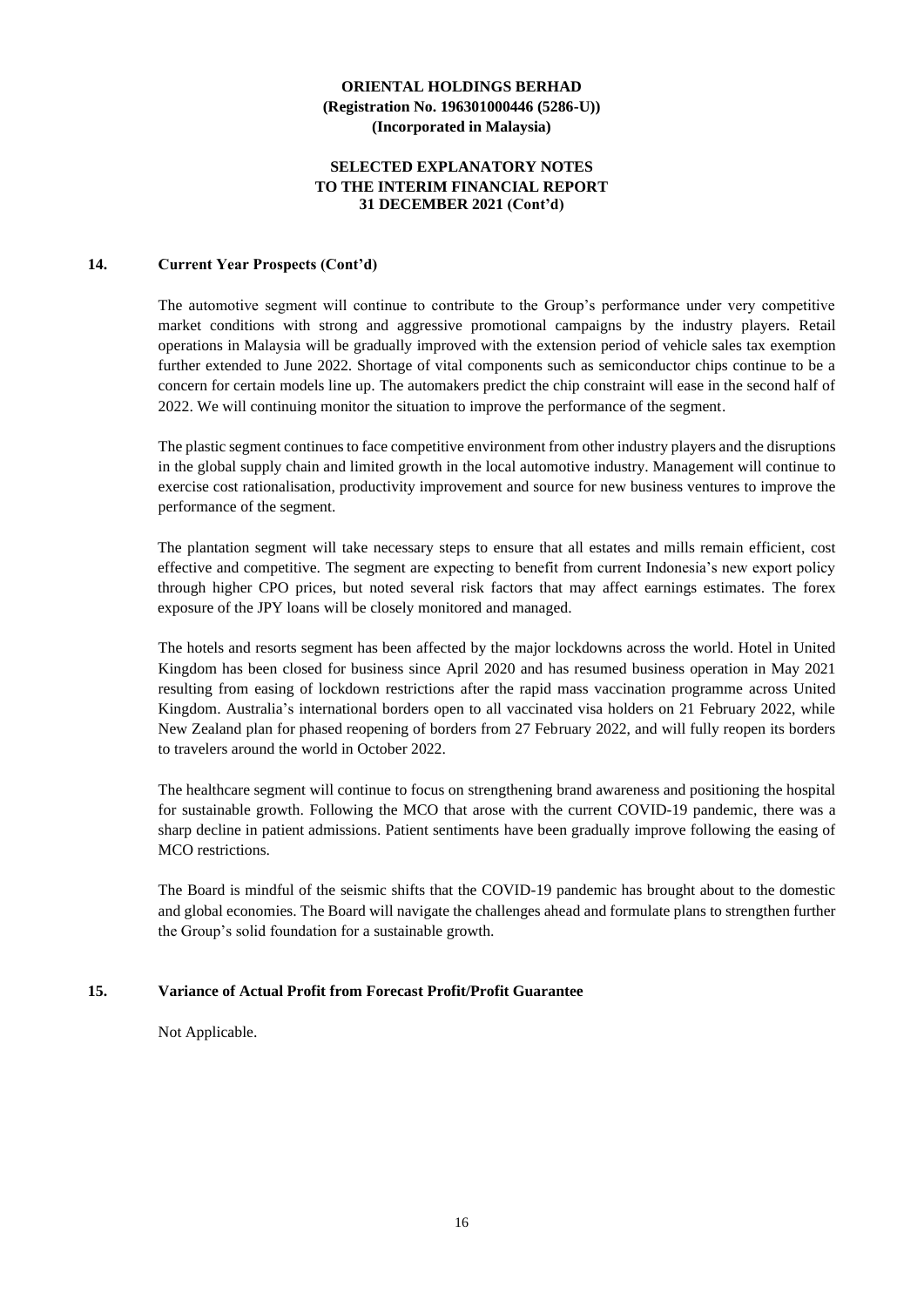## **SELECTED EXPLANATORY NOTES TO THE INTERIM FINANCIAL REPORT 31 DECEMBER 2021 (Cont'd)**

### **16. Taxation**

|                       | <b>Individual Quarter</b> |               | <b>Cumulative Quarter</b> |               |  |
|-----------------------|---------------------------|---------------|---------------------------|---------------|--|
|                       | Current                   | Preceding     | Current                   | Preceding     |  |
|                       | Year                      | Year          | Year                      | Year          |  |
|                       | Quarter                   | Quarter       | To date                   | To date       |  |
|                       | 31 Dec 21                 | 31 Dec 20     | 31 Dec 21                 | 31 Dec 20     |  |
|                       | <b>RM'000</b>             | <b>RM'000</b> | <b>RM'000</b>             | <b>RM'000</b> |  |
|                       | (Unaudited)               | (Unaudited)   | (Unaudited)               | (Audited)     |  |
| Current taxation      |                           |               |                           |               |  |
| Malaysian taxation    |                           |               |                           |               |  |
| - Based on profit for |                           |               |                           |               |  |
| the period            | 9,077                     | 6,902         | 16,799                    | 10,186        |  |
| - Under/ (Over)       |                           |               |                           |               |  |
| provision in          |                           |               |                           |               |  |
| respect of prior      |                           |               |                           |               |  |
| period                | 62                        | (716)         | 267                       | (655)         |  |
|                       | 9,139                     | 6,186         | 17,066                    | 9,531         |  |
| Foreign taxation      |                           |               |                           |               |  |
| - Based on profit for |                           |               |                           |               |  |
| the period            | 79,043                    | 15,212        | 146,495                   | 49,959        |  |
|                       | 88,182                    | 21,398        | 163,561                   | 59,490        |  |
| Deferred taxation     |                           |               |                           |               |  |
| Current period        | (57, 242)                 | (20, 894)     | (57, 773)                 | (20, 745)     |  |
| Under/(Over)          |                           |               |                           |               |  |
| provision in respect  |                           |               |                           |               |  |
| of prior period       | 2,357                     | (1, 153)      | 2,278                     | (4, 446)      |  |
|                       | (54, 885)                 | (22,047)      | (55, 495)                 | (25, 191)     |  |
|                       |                           |               |                           |               |  |
|                       | 33,297                    | (649)         | 108,066                   | 34,299        |  |

#### **17. Status of Corporate Proposals**

There were no corporate proposals that have been announced by the Company but not completed at the date of this announcement except for the Stock Buy-Back which was approved by the stockholders at the Annual General Meeting on 27 October 2021 for the buy-back of up to 10% or up to 62,039,363 ordinary stocks. There were no stocks buy-back for the period to date.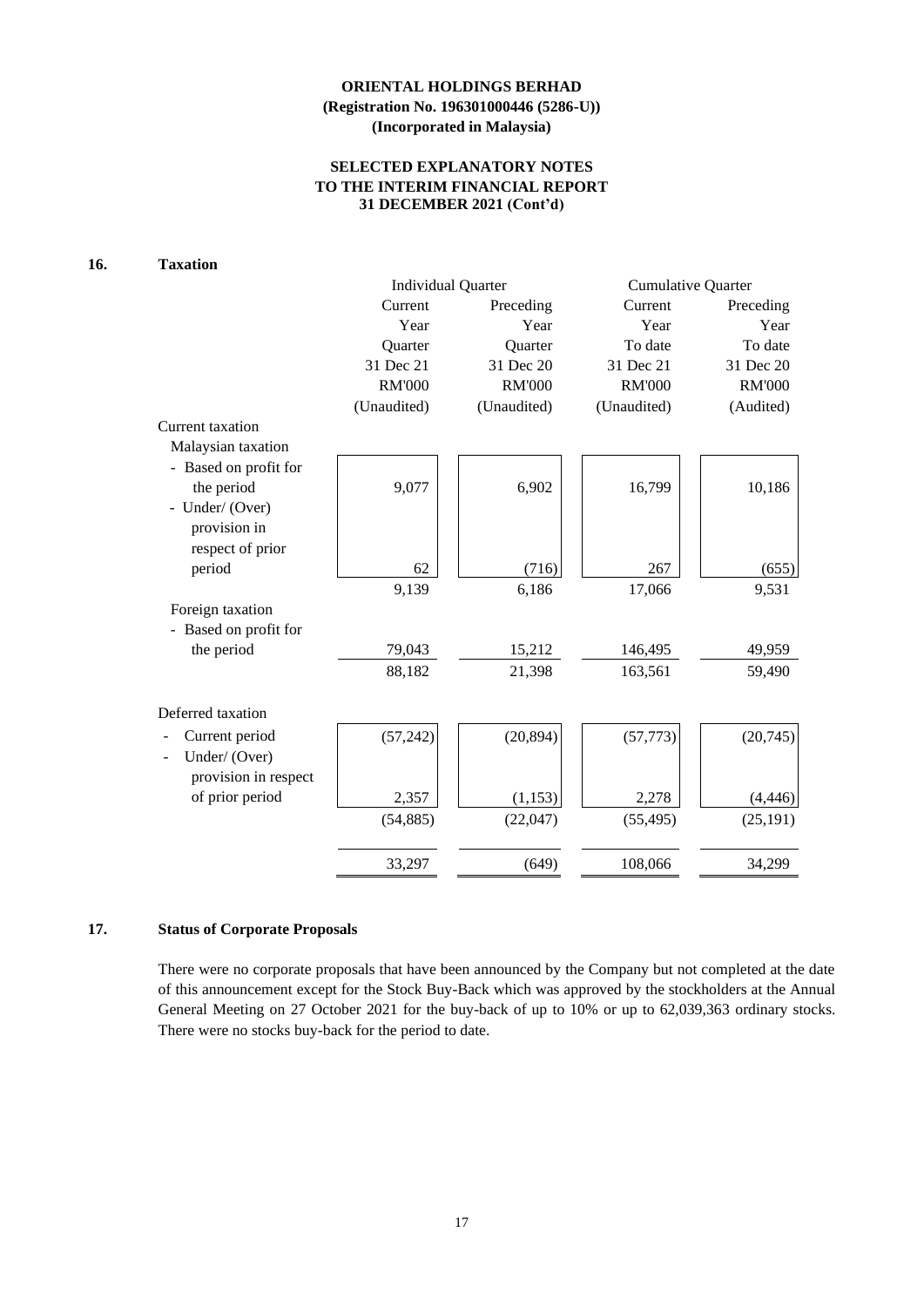## **SELECTED EXPLANATORY NOTES TO THE INTERIM FINANCIAL REPORT 31 DECEMBER 2021 (Cont'd)**

## **18. Group Borrowings**

|                                                                    | Borrowings denominated in  |                    |                                  |                                                   |                                           |  |  |  |
|--------------------------------------------------------------------|----------------------------|--------------------|----------------------------------|---------------------------------------------------|-------------------------------------------|--|--|--|
|                                                                    | <b>Interest</b><br>rate %  | Ringgit            | ← Foreign Currencies             |                                                   |                                           |  |  |  |
| <b>Short Term</b>                                                  |                            | <b>RM'000</b><br>I | <b>Source</b><br><b>Currency</b> | RM<br>Equivalent<br><b>RM'000</b><br>$\mathbf{I}$ | <b>Total</b><br><b>RM'000</b><br>$I + II$ |  |  |  |
| Hire purchase financing                                            | $2.5 - 2.9$                | 294                |                                  |                                                   | 294                                       |  |  |  |
| Borrowings – secured<br>-Revolving credit                          | $0.8 - 1.4$                |                    | JPY 39.680 billion               | 1,435,496                                         | 1,435,496                                 |  |  |  |
| -Term loans                                                        | $1.9 - 4.3$                | 264                | SGD 0.001 billion                | 1,807                                             | 2,071                                     |  |  |  |
| Borrowings – unsecured<br>-Bankers acceptance<br>-Revolving credit | $2.4 - 2.7$<br>$1.5 - 2.9$ | 31,748<br>12,000   | JPY 8.515 billion                | 308,070                                           | 31,748<br>320,070                         |  |  |  |
|                                                                    |                            | 44,306             |                                  | 1,745,373                                         | 1,789,679                                 |  |  |  |
| <b>Long Term</b>                                                   |                            |                    |                                  |                                                   |                                           |  |  |  |
| Hire purchase financing                                            | $2.5 - 2.9$                | 316                |                                  |                                                   | 316                                       |  |  |  |
| Term loans - secured                                               | $1.9 - 4.3$                | 3,701              | SGD 0.072 billion                | 221,083                                           | 224,784                                   |  |  |  |
|                                                                    |                            | 4,017              |                                  | 221,083                                           | 225,100                                   |  |  |  |
| <b>Total Borrowings</b>                                            |                            | 48,323             |                                  | 1,966,456                                         | 2,014,779                                 |  |  |  |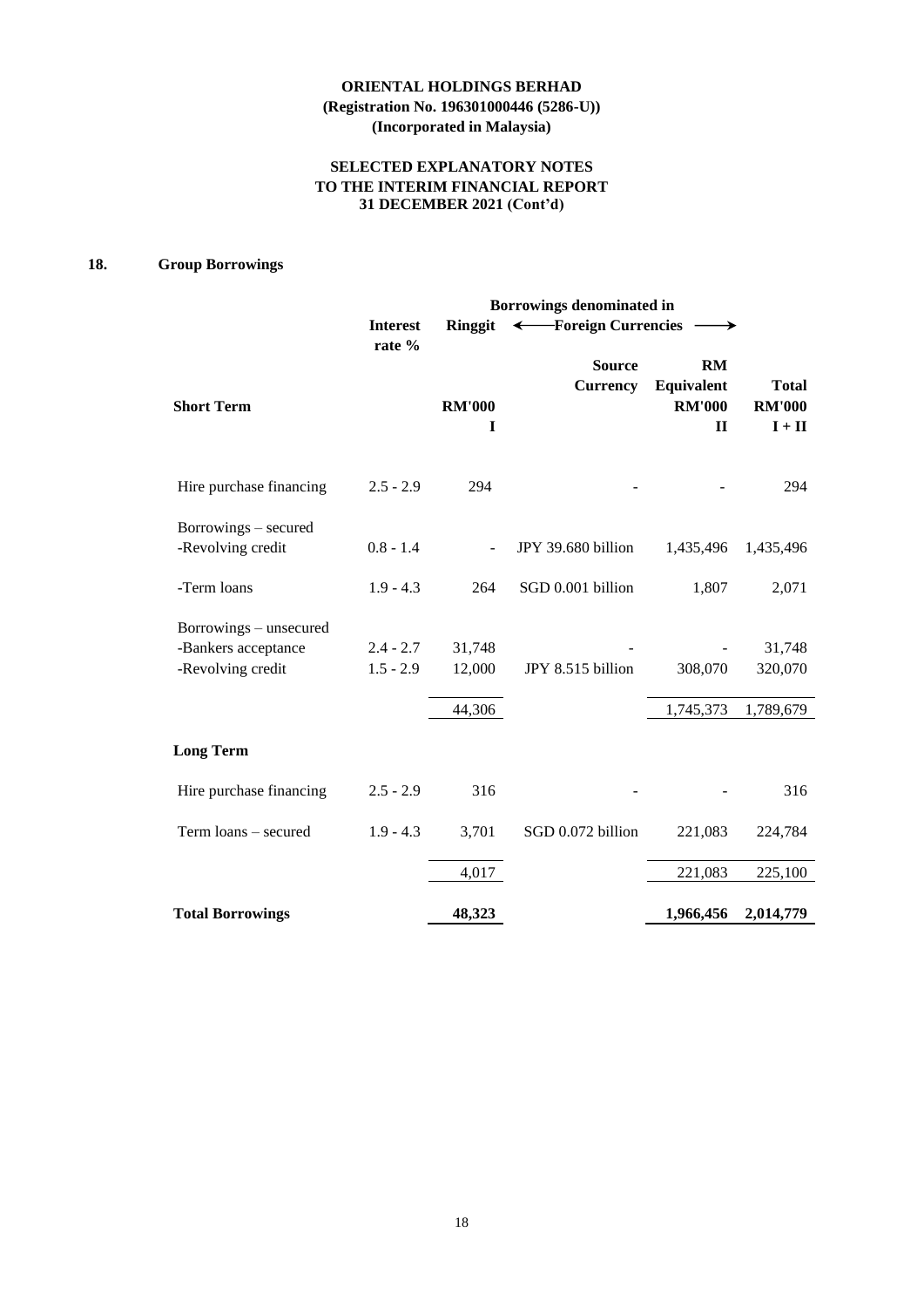#### **SELECTED EXPLANATORY NOTES TO THE INTERIM FINANCIAL REPORT 31 DECEMBER 2021 (Cont'd)**

### **19. Trade receivables**

The ageing analysis of trade receivables (included under trade and other receivables category) as at 31 December 2021 is as follows:

|                             | <b>RM'000</b> | $\frac{6}{9}$ |
|-----------------------------|---------------|---------------|
| Not past due                | 224,180       | 87.0          |
| Past due less than 3 months | 28,937        | 11.2          |
| Past due 3-6 months         | 2.642         | 1.0           |
| Past due 6-12 months        | 1,246         | 0.5           |
| Past due more than 1 year   | 614           | 0.3           |
|                             | 257,619       | 100.0         |

The Group did not impair the past due trade receivables but monitor these receivables closely. No bad and past due debts are anticipated that could materially affect the financial results and financial position of the Group as a whole.

#### **20. Changes in Material Litigations**

Not applicable.

#### **21. Dividend Proposed**

The Board of Directors proposed a second interim single tier dividend of 20 sen per ordinary stock totalling RM124,072,366 in respect of the financial year ended 31 December 2021. The dividend will be payable on 29 March 2022 to Depositors registered in the Records of Depositors at the close of business on 15 March 2022.